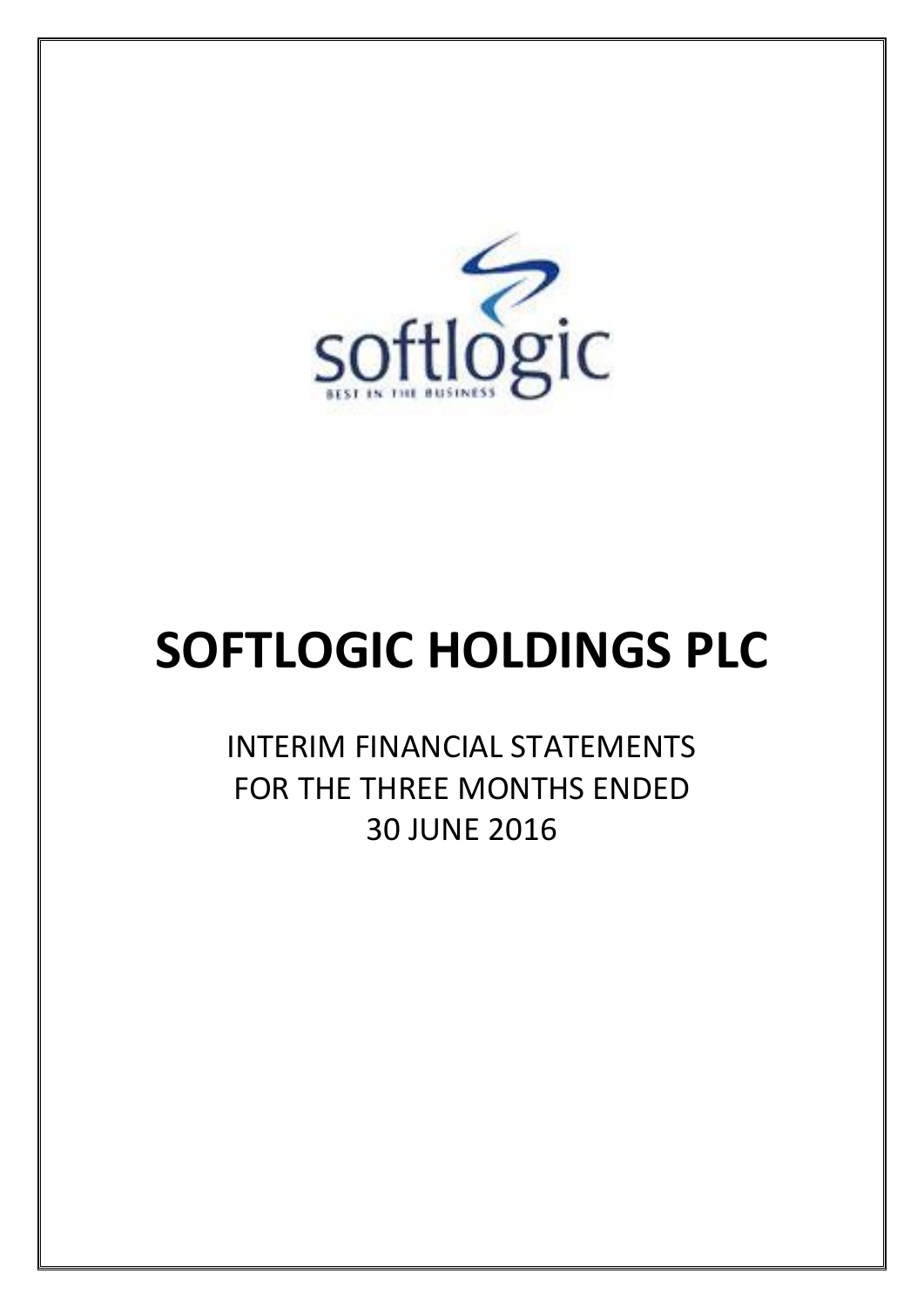#### **Dear Shareholders,**

The first quarter financial results of FY2016/17 reflected mixed fortunes. The floods and landslides that affected Sri Lanka in May, had taken its toll on some parts of the economy dampening the business sentiment further. Furthermore, the introduction of VAT to the healthcare sector resulted in such services being viewed by the public as too expensive to bear, which adversely affected the quarter results of this sector.

Nonetheless, Group revenue increased a strong 13.3% to Rs. 14.8 Bn for the quarter. Group turnover was primarily dominated by its fullyowned sectors – Retail (32.1%) and ICT (30.6%). Financial Services improved its contribution to Group revenue to 17.2% whilst Healthcare Services sustained its turnover contribution at 16.4%. Automobiles continued with a marginal contribution as plans are underway to improve the sector performance in the periods to come.

Gross Profit registered a marginal improvement of 4.2% to Rs. 4.5 Bn during the first three months of the financial year. Despite increasing business activities, operational cost margins were optimized at 24% during the period with operational expenses increasing 14.5% to Rs. 3.5 Bn. Distribution costs increased 30.3% to Rs. 853.0 Mn whilst administrative costs registered an increase of 10.2% to Rs. 2.7 Bn during the quarter.

Other operating income, primarily composing of fees received for new loans at Softlogic Finance PLC increased 53.9% to Rs. 298.4 Mn. Subsequently, results from operating activities reached Rs. 1.3 Bn for the quarter under review.

Finance Income continued to contract on the back of unrealized fair value gains at Asian Alliance Insurance PLC's investment portfolio with increasing interest rates affecting its bond portfolio. Consequently, Finance Income declined 38.8% to Rs. 184.3 Mn during the three-month period. Rs. 30.8 Mn was

transferred to life policy holders' account for the quarter. Increasing interest rates was a systemic challenge faced by many corporate leaders in recent times. Finance Expenses increased 11.8% to Rs. 901.1 Mn during quarter.

Profit before tax improved 13.2% to Rs. 533.1 Mn taking the profit after taxation for the first three months of FY2016/17 to Rs. 428.4 Mn, a 40.8% improvement compared to last year.

Earnings per share improved to Rs. 0.13 from Rs. 0.11 last year.

#### **Information & Communication Technology**

ICT revenue was up 19.6% to Rs. 4.5 Bn for the quarter. 'Samsung' operations led the sector performance followed by ''Microsoft' and 'HTC'. The IT business performance exceeded expectations with realization of business contracts. Business areas such as IT Security and end-user computing which gained renewed focus have been rewarding.

This segment's operating profit for the period was Rs. 260.9 Mn taking sectorial PBT to Rs.177.1 Mn. ICT sector PAT for the period was Rs. 127.6 Mn.

#### **Retail**

Retail sector's revenue rose 9.0% to Rs. 4.7 Bn with primary performers being Softlogic Retail and Odel PLC. Performance of Softlogic Brands, a fully owned subsidiary of Odel PLC which operates the sector's international branded apparel and fashion accessories business, witnessed significant financial improvement with further realisation of synergies, optimization of the supply chain and inventory management. Burger King operations reported strong earnings despite its expansion imperatives.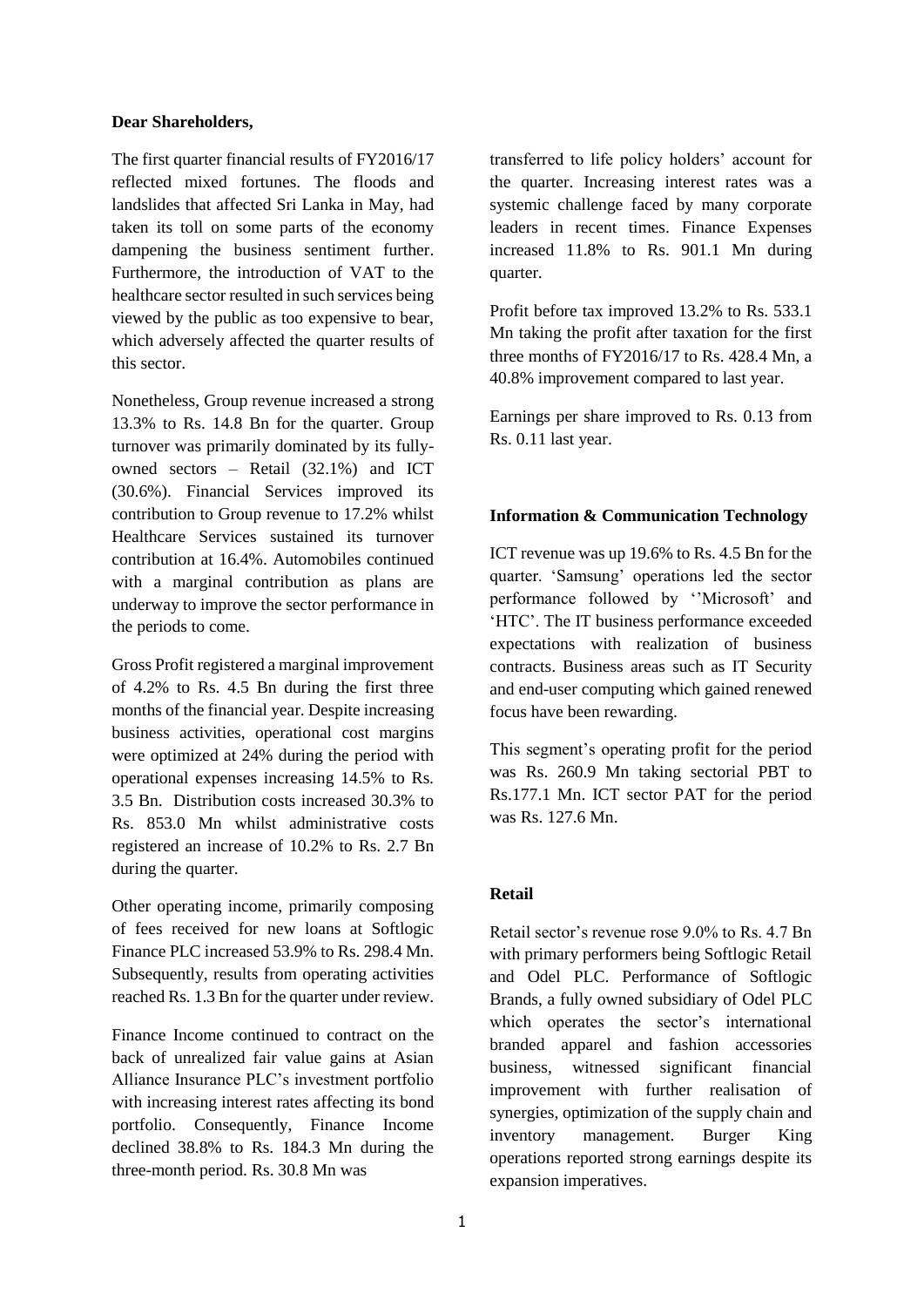Consumer Electronics network stands with 232 stores island wide with the last being opened in Hettipola in the Kurunegala district. We now have a total retail space of 291,631 sq. ft in the Consumer Electronics business. We launched our second 'Softlogic' brand – Softlogic Prizm TV, a wide range of Smart TVs sold at affordable prices.

Operating profit improved 19.9% to Rs. 428.0 Mn during 1QFY17. Operating profit margins improved to 9.0% from 8.2% last year despite brand acquisitions and store expansions. Sector PBT improved 33.9% to Rs. 148.5 Mn before reaching a PAT of Rs. 93.5 Mn, up 18.6% following an increase in taxation to Rs. 55.0 Mn due to tax provisions made during 1QFY17.

#### **Healthcare Services**

Healthcare Services reported a topline of Rs. 2.4 Bn, a 4.6% increase, during 1QFY17 with sector's operating profit reaching Rs. 428.3 Mn, down by 14.1% to conclude quarterly PAT at Rs. 296.0. Private healthcare industry was negatively affected by the 15% VAT imposition on the sector in May discouraging patients from private heathcare to escape the unaffordable surcharge in their medical bills. However, with the suspension of VAT subsequently, sector's performance has been restored.

Our Laboratory Services, where we hold a dominant market share, has been on an rapid expansion mode. Asiri Health will expand its footprint with centers island-wide in the upcoming periods.

Asiri Kandy hospital, which has commenced construction, will completed by 2018.

#### **Financial Services**

Financial Services witnessed a strong 17.3% growth in topline to Rs. 2.5 Bn during 1QFY17 with its contribution to the Group revenue constituting 17.2%. Operating profit for the quarter was Rs. 217.7 Mn. Sector PBT achieved more than a two-fold growth to Rs. 316.2 Mn (Versus Rs. 89.8 Mn in 1QFY16).

Both Life and Non-Life business of Asian Alliance Insurance PLC performed within expectations during the quarter ranking 5th in Life business. Strengthening distribution channel and innovative product offers added to the growth story of the insurance business whose GWP increase 35.2% to Rs. 1.9 Bn during the quarter under review.

Softlogic Finance's assets rose to Rs. 22.5 Bn (Rs. 21.6 Bn as at 30th June 2015) whilst Customer Deposits improved to Rs. 15.2 Bn . NPLs of legacy lending is retarding while the new loans are performing strongly in comparison.

Asian Alliance Insurance signed a Share Sale & Purchase Agreement (SSPA) to dispose of its General Insurance business to Fairfax Group in June. This would help Asian Alliance Insurance PLC to focus on its thriving life insurance business. Sale of this would be concluded by end September.

#### **Automobile**

Automobile sector registered strong revenue improvement of 28.4% to Rs. 381.0 Mn during the first quarter of FY2016/17. The turnaround of this sector continued as operating profit for the quarter improved to Rs. 9.6 Mn from Rs. 1.8 Mn reported last year.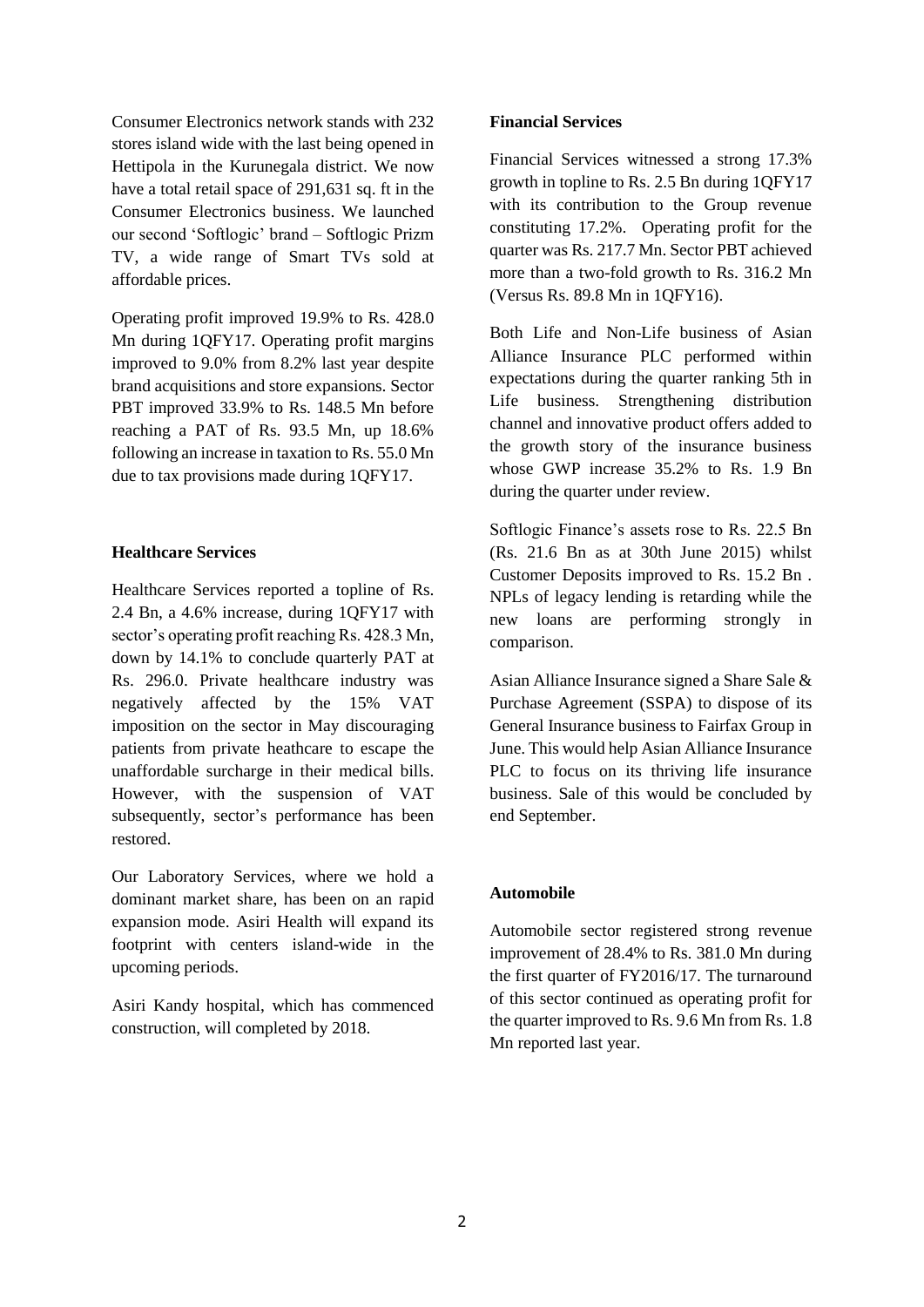The sales driver during the quarter was 'Ford' business with 'Ranger 2016' which is far superior with better safety rating to competitors. Hence, our market share in the double cab industry vastly improved.

#### **Leisure**

Leisure sector primarily reflected Ceysand Resorts' performance to make a topline of Rs. 159.6 Mn, a 21.8% increase. Operating performance improved significantly as losses of the two-year old resort reduced to Rs. 59.7 Mn as opposed to losses of Rs. 86.2 Mn reported last year. Ceysand Resorts was given a rating of excellence, 4.3 out of 5.0, by hotels.com which is a company of Expedia Inc. The resort is presently enjoying healthy occupancy levels.

Movenpick fit-out is at final stages with testing and commissioning work expected to start in October so that the hotel will be operational by January 2017. This would be the country's first five-star hotel in three decades.

#### **Future Outlook**

Despite challenging times ahead, a rising business confidence level following policy framework changes would ensure that the negative climate would be offset by robust consumer demand. It should be noted that the overall economic value creation of Softlogic continues unimpeded due to the recognition of the inherent value of the businesses which are in the right economic sectors.

*-sgd-***Ashok Pathirage Chairman 15 August 2016**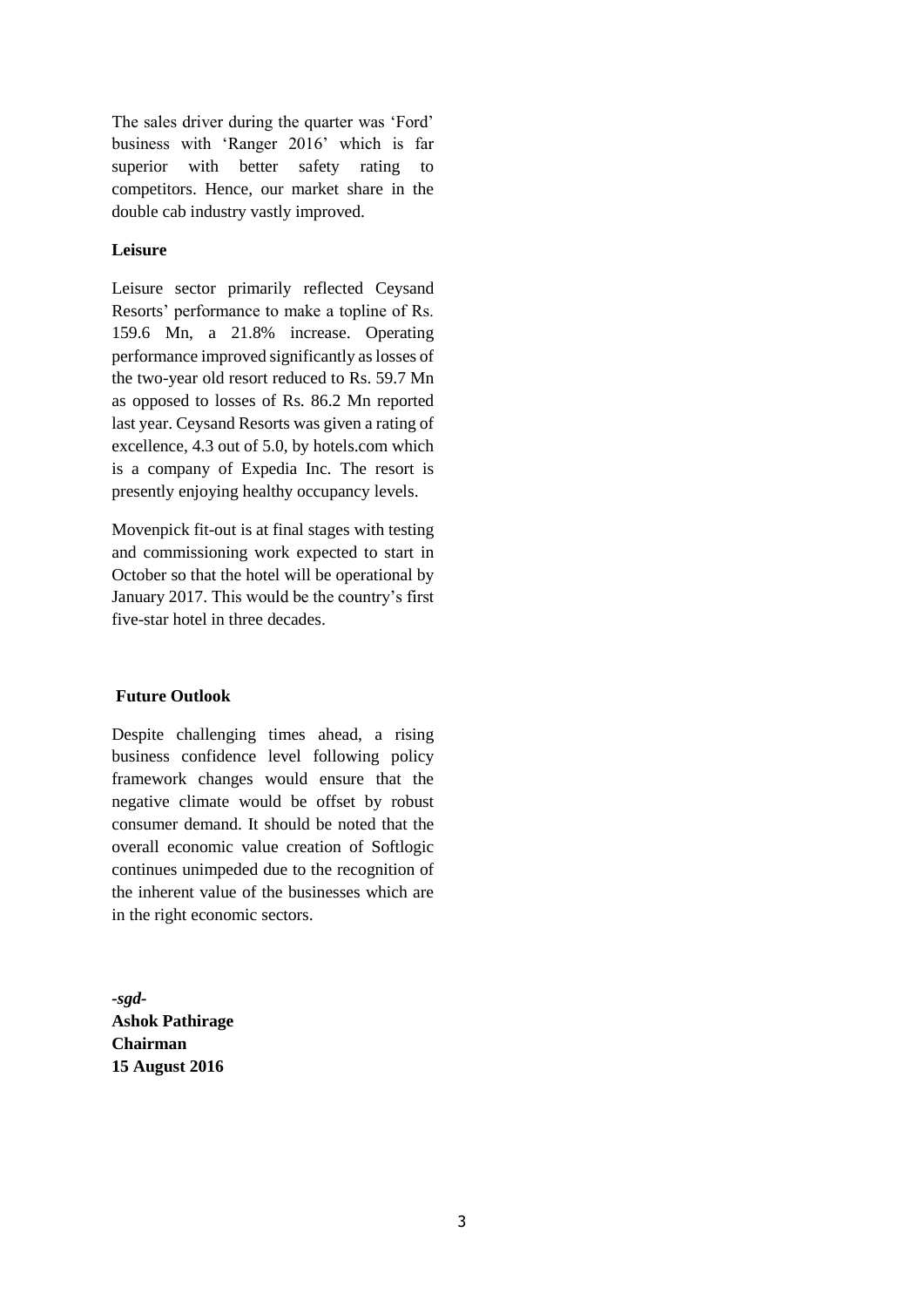### **CONSOLIDATED INCOME STATEMENT**

| In Rs.                                           | <b>Unaudited</b><br>3 months to<br>30-06-2016 | <b>Unaudited</b><br>3 months to<br>30-06-2015 | Change<br>as a<br>% | <b>Audited</b><br>12 months to<br>31-03-2016 |
|--------------------------------------------------|-----------------------------------------------|-----------------------------------------------|---------------------|----------------------------------------------|
| Revenue                                          | 14,765,670,405                                | 13,037,530,020                                | 13.26               | 56,112,601,331                               |
| Cost of sales                                    | (10, 258, 358, 360)                           | (8,713,330,665)                               | 17.73               | (37, 396, 361, 596)                          |
| <b>Gross profit</b>                              | 4,507,312,045                                 | 4,324,199,355                                 | 4.23                | 18,716,239,735                               |
| Other operating income                           | 298,378,035                                   | 193,928,586                                   | 53.86               | 968,112,564                                  |
| Distribution expenses                            | (853,039,131)                                 | (654, 775, 048)                               | 30.28               | (2,971,178,595)                              |
| Administrative expenses                          | (2,680,017,615)                               | (2,431,396,524)                               | 10.23               | (10, 434, 482, 932)                          |
| <b>Results from operating activities</b>         | 1,272,633,334                                 | 1,431,956,369                                 | (11.13)             | 6,278,690,772                                |
| Finance income                                   | 184,339,018                                   | 301,058,000                                   | (38.77)             | 1,059,256,615                                |
| Finance expenses                                 | (901,068,441)                                 | (805, 898, 942)                               | 11.81               | (3,249,698,879)                              |
| <b>Net finance cost</b>                          | (716, 729, 423)                               | (504, 840, 942)                               | 41.97               | (2, 190, 442, 264)                           |
| Change in fair value of investment property      |                                               |                                               |                     | 13,532,000                                   |
| Change in insurance contract liabilities         | (30, 783, 992)                                | (459, 156, 384)                               | (93.30)             | (1,028,927,837)                              |
| Share of profit of equity accounted investees    | 7,994,111                                     | 2,971,378                                     | 169.04              | 13,501,860                                   |
| <b>Profit before tax</b>                         | 533,114,030                                   | 470,930,421                                   | 13.20               | 3,086,354,531                                |
| Tax expense                                      | (104, 712, 587)                               | (166, 718, 386)                               | (37.19)             | (905, 301, 158)                              |
| Profit for the period                            | 428,401,443                                   | 304,212,035                                   | 40.82               | 2,181,053,373                                |
| Attributable to:<br>Equity holders of the parent | 101,791,311                                   | 83,667,663                                    | 21.66               | 722,046,693                                  |
| Non-controlling interest                         | 326,610,132                                   | 220,544,372                                   | 48.09               | 1,459,006,680                                |
|                                                  | 428,401,443                                   | 304,212,035                                   | 40.82               | 2,181,053,373                                |
| Earnings per share - Basic                       | 0.13                                          | 0.11                                          | 21.71               | 0.93                                         |
| Dividend per share                               | 0.50                                          | 0.25                                          | 100.00              | 0.25                                         |

Note : Figures in brackets indicate deductions.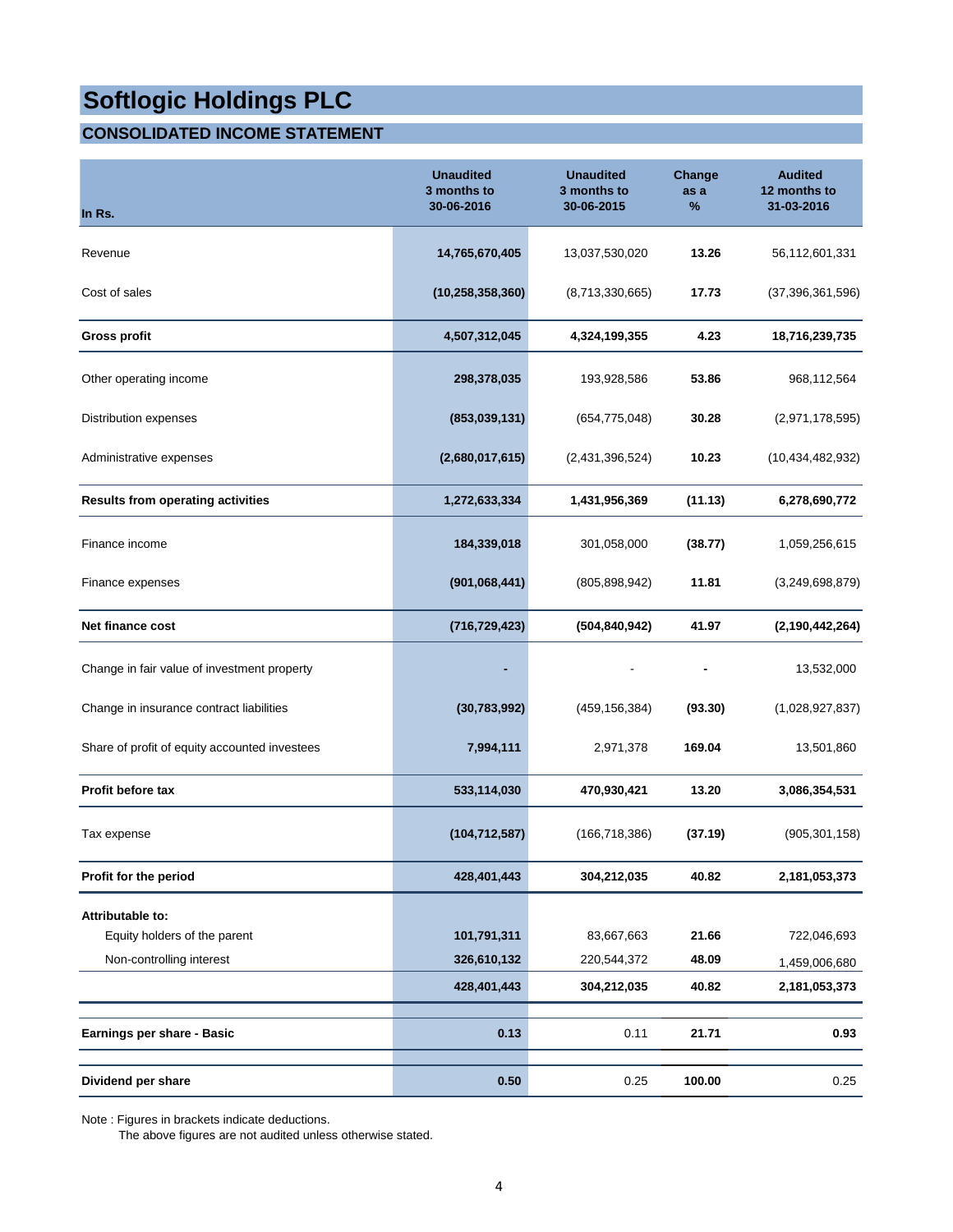#### **CONSOLIDATED STATEMENT OF COMPREHENSIVE INCOME**

| <b>Unaudited</b><br>3 months to<br>30-06-2016 | <b>Unaudited</b><br>3 months to<br>30-06-2015 | Change<br>as a<br>$\%$     | <b>Audited</b><br>12 months to<br>31-03-2016 |
|-----------------------------------------------|-----------------------------------------------|----------------------------|----------------------------------------------|
| 428,401,443                                   | 304,212,035                                   | 40.82                      | 2,181,053,373                                |
|                                               |                                               |                            |                                              |
| 1,588,712                                     | (846, 536)                                    | 287.67                     | (11,538,598)                                 |
| (12,030,118)                                  |                                               |                            | (106, 930, 240)                              |
| 105,185,697                                   | 313,430,407                                   | (66.44)                    | (1,662,148,946)                              |
| 2,333,858                                     | (81, 344, 322)                                | 102.87                     | (105, 819, 875)                              |
| (4,050,142)                                   |                                               |                            | 22,606,454                                   |
| 93,028,007                                    | 231,239,549                                   | (59.77)                    | (1,863,831,205)                              |
|                                               |                                               |                            |                                              |
|                                               |                                               |                            | 2,827,760,341                                |
|                                               |                                               |                            | 66,613,655                                   |
|                                               |                                               |                            | (376, 419)                                   |
|                                               |                                               |                            | (41,590,810)                                 |
|                                               |                                               |                            | 2,852,406,767                                |
| 93,028,007                                    | 231,239,549                                   | (59.77)                    | 988,575,562                                  |
| 521,429,450                                   | 535,451,584                                   | (2.62)                     | 3,169,628,935                                |
|                                               |                                               |                            |                                              |
|                                               |                                               |                            |                                              |
| 131,765,738                                   | 185,922,334                                   | (29.13)                    | 1,986,262,915                                |
|                                               |                                               |                            | 1,183,366,020<br>3,169,628,935               |
|                                               | 389,663,712<br>521,429,450                    | 349,529,250<br>535,451,584 | 11.48<br>(2.62)                              |

Note : Figures in brackets indicate deductions.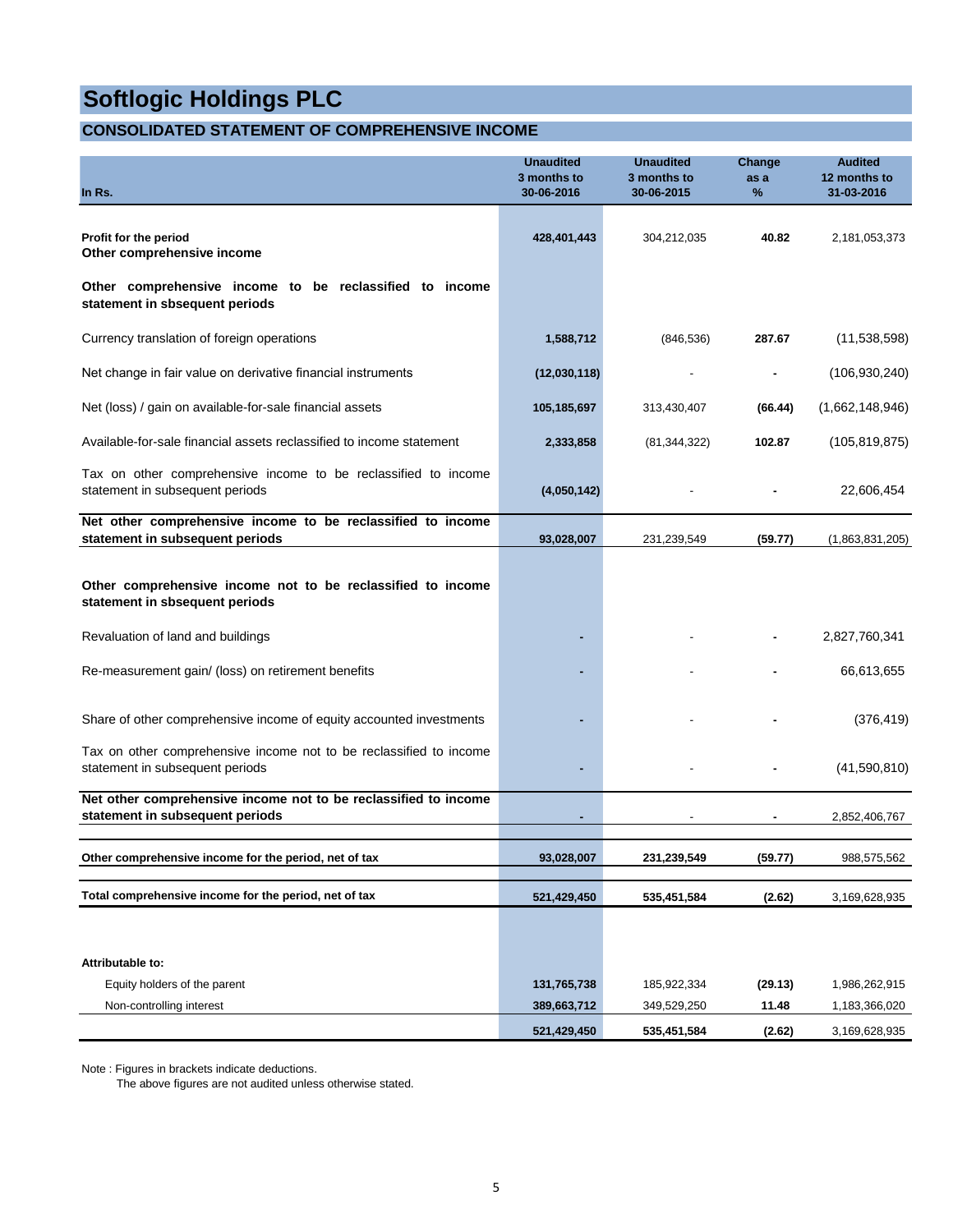#### **CONSOLIDATED STATEMENT OF FINANCIAL POSITION**

|                                                     | <b>Unaudited</b>             | <b>Unaudited</b>               | <b>Audited</b>               |
|-----------------------------------------------------|------------------------------|--------------------------------|------------------------------|
| In Rs.                                              | as at<br>30-06-2016          | as at<br>30-06-2015            | as at<br>31-03-2016          |
| <b>ASSETS</b>                                       |                              |                                |                              |
| <b>Non-current assets</b>                           |                              |                                |                              |
| Property, plant and equipment                       | 31,507,843,176               | 25,714,645,944                 | 30,760,141,516               |
| Lease rentals paid in advance                       | 853,499,739                  | 854,536,672                    | 853,758,972                  |
| Investment property                                 | 682,880,000                  | 94,848,000                     | 682,880,000                  |
| Intangible assets                                   | 8,655,031,826                | 8,805,101,178                  | 8,701,078,597                |
| Investments in associates                           | 68,235,448                   | 28,355,498                     | 60,241,336                   |
| Other non-current financial assets                  | 13,212,578,279               | 12,380,424,041                 | 11,770,455,928               |
| Rental receivable on lease assets and hire purchase | 265,942,834                  | 1,571,696,204                  | 481,364,790                  |
| Other non-current assets                            | 440,630,528                  | 294,528,522                    | 385,626,456                  |
| Deferred tax assets                                 | 349,929,886                  | 294,316,155                    | 245,373,503                  |
|                                                     | 56,036,571,716               | 50,038,452,214                 | 53,940,921,098               |
| <b>Current assets</b>                               |                              |                                |                              |
| Inventories                                         | 8,350,891,079                | 7,191,151,418                  | 8,730,040,986                |
| Trade and other receivables                         | 9,856,636,443                | 8,385,053,174                  | 8,444,525,068                |
| Loans and advances                                  | 11,366,959,896               | 8,630,491,928                  | 11,222,013,402               |
| Rental receivable on lease assets and hire purchase | 833,071,307                  | 668,525,590                    | 1,102,341,200                |
| Amounts due from related parties                    | 799,007                      | 696,945                        | 807,734                      |
| Other current assets                                | 3,288,882,303                | 4,010,961,724                  | 3,551,690,639                |
| Short term investments                              | 5,413,824,233                | 4,888,299,368                  | 4,508,634,254                |
| Cash in hand and at bank                            | 2,583,926,690                | 3,523,392,229                  | 2,958,753,845                |
|                                                     | 41,694,990,958               | 37,298,572,376                 | 40,518,807,128               |
| Investment property held-for-sale                   |                              | 2,698,000,000                  |                              |
|                                                     | 41,694,990,958               | 39,996,572,376                 | 40,518,807,128               |
| <b>Total assets</b>                                 | 97,731,562,674               | 90,035,024,590                 | 94,459,728,226               |
|                                                     |                              |                                |                              |
| <b>EQUITY AND LIABILITIES</b>                       |                              |                                |                              |
| Equity attributable to equity holders of the parent |                              |                                |                              |
| Stated capital                                      | 5,089,000,000                | 5,089,000,000                  | 5,089,000,000                |
| Revenue reserves                                    | 1,340,371,951                | 1,045,836,202                  | 1,643,838,961                |
| Other components of equity                          | 2,721,507,076                | 1,477,645,672                  | 2,666,667,707                |
|                                                     | 9,150,879,027                | 7,612,481,874                  | 9,399,506,668                |
| Non-controlling interests                           | 7,963,682,098                | 8,478,580,541                  | 8,046,845,071                |
| <b>Total equity</b>                                 | 17,114,561,125               | 16,091,062,415                 | 17,446,351,739               |
|                                                     |                              |                                |                              |
| <b>Non-current liabilities</b>                      |                              |                                |                              |
| Insurance contract liabilities                      | 6,188,984,169                | 5,588,428,721                  | 6,158,200,177                |
| Interest bearing borrowings                         | 23,643,472,570               | 23,638,498,679                 | 21,231,336,127               |
| Public deposits<br>Deferred tax liabilities         | 1,597,001,705<br>373,913,423 | 2,281,214,069<br>325, 155, 160 | 1,521,942,995<br>381,478,410 |
| Employee benefit liabilities                        | 720,689,448                  | 680,088,470                    | 688,105,084                  |
| Other deferred liabilities                          | 3,240,643                    | 2,584,398                      | 1,609,638                    |
| Other non-current financial liabilities             | 47,667,888                   | 24,210,620                     | 28,732,581                   |
|                                                     | 32,574,969,846               | 32,540,180,117                 | 30,011,405,012               |
| <b>Current liabilities</b>                          |                              |                                |                              |
| Trade and other payables                            | 6,980,815,374                | 7,205,165,931                  | 7,725,457,941                |
| Amounts due to related parties                      | 18,821,758                   | 16,124,463                     | 47,339,959                   |
| Income tax liabilities                              | 456,702,781                  | 397,594,970                    | 403,919,344                  |
| Other current financial liabilities                 | 13,739,017,031               | 15,377,862,025                 | 14,875,266,676               |
| Current portion of interest bearing borrowings      | 8,218,207,526                | 3,618,030,246                  | 7,188,714,116                |
| Other current liabilities                           | 1,311,544,986                | 2,178,392,428                  | 1,155,142,814                |
| Public deposits                                     | 13,553,999,322               | 10,706,524,074                 | 12,470,267,755               |
| <b>Bank overdrafts</b>                              | 3,762,922,925                | 1,904,087,921                  | 3,135,862,870                |
|                                                     | 48,042,031,703               | 41,403,782,058                 | 47,001,971,475               |
| <b>Total equity and liabilities</b>                 | 97,731,562,674               | 90,035,024,590                 | 94,459,728,226               |

Note : The above figures are not audited unless otherwise stated.

I certify that the financial statements comply with the requirements of the Companies Act No. 7 of 2007.

 *-sgd-*Group Chief Financial Officer

The Board of Directors is responsible for the preparation and presentation of these financial statements.

 *-sgd- -sgd-*Director Director

15 August 2016 Colombo

6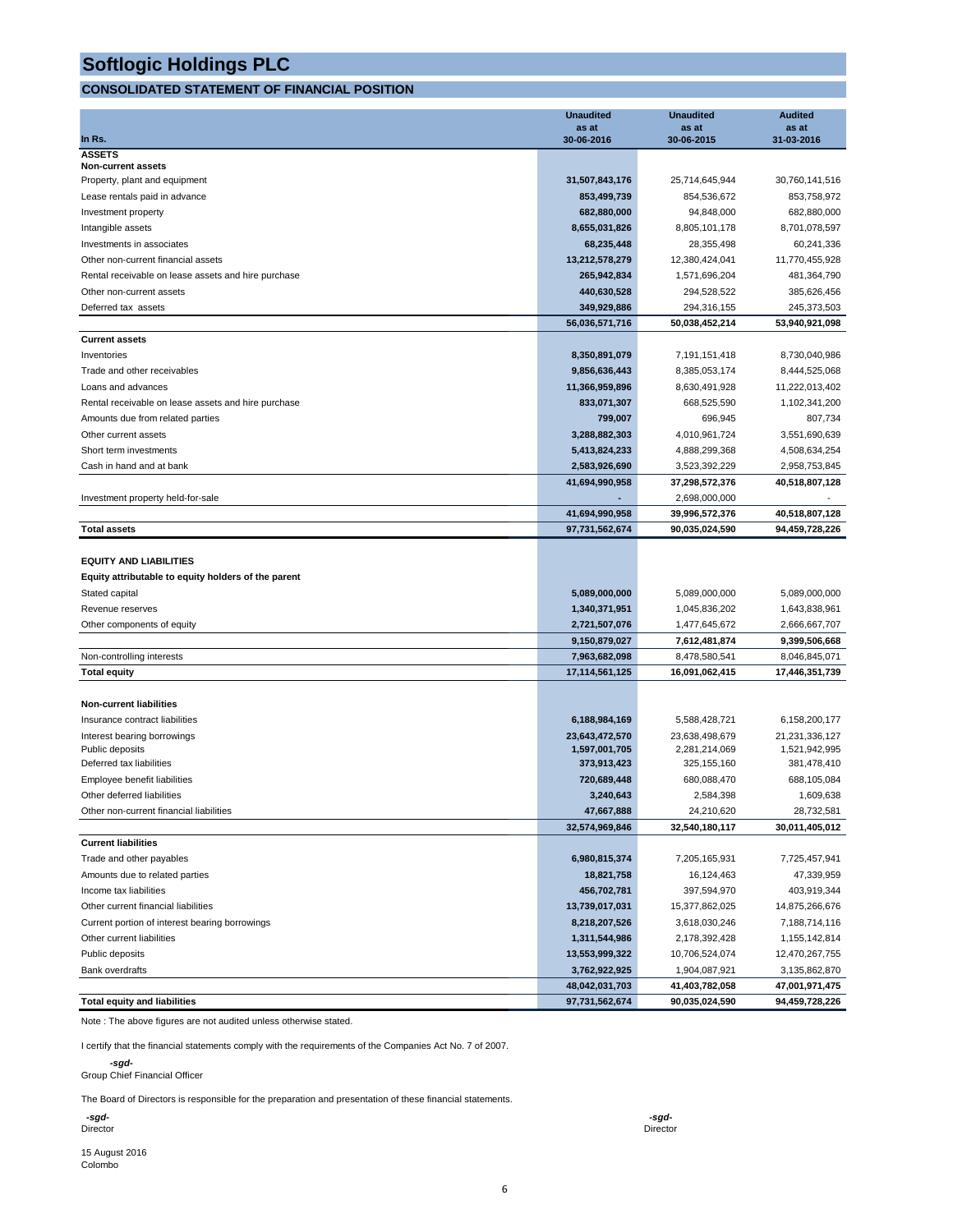#### **CONSOLIDATED CASH FLOW STATEMENT**

|                                                                                                                          | <b>Unaudited</b>                 | <b>Unaudited</b>                 | <b>Audited</b>                      |
|--------------------------------------------------------------------------------------------------------------------------|----------------------------------|----------------------------------|-------------------------------------|
|                                                                                                                          | 3 months to                      | 3 months to                      | 12 months to                        |
| In Rs.                                                                                                                   | 30-06-2016                       | 30-06-2015                       | 31-03-2016                          |
| <b>CASH FLOWS FROM OPERATING ACTIVITIES</b>                                                                              |                                  |                                  |                                     |
| Profit before tax                                                                                                        | 533,114,030                      | 470,930,421                      | 3,086,354,531                       |
| <b>Adjustments for:</b>                                                                                                  |                                  |                                  |                                     |
| Finance income                                                                                                           | (184, 339, 018)                  | (301, 058, 000)                  | (1,059,256,615)                     |
| Finance cost                                                                                                             | 901,068,441                      | 805,898,942                      | 3,249,698,879                       |
| Change in fair value of investment property<br>Share of results of associates                                            | (7,994,111)                      | (2,971,378)                      | (13,532,000)<br>(13,501,860)        |
| Gratuity provision and related costs                                                                                     | 39,494,587                       | 35, 191, 874                     | 151,091,113                         |
| Provisions for/ write off of impaired receivables                                                                        | 41,344,160                       | 38,300,000                       | 124,450,862                         |
| Provision for impairment of inventories                                                                                  | 14,178,325                       | 5,200,000                        | 216,992,560                         |
| Provisions for/ write off of loans and advances<br>Provisions for/write off of investments in lease and hire purchase    | 11,585,471<br>63,965,946         | 40,617,837<br>60,985,327         | 244,287,301<br>104,384,153          |
| Depreciation of property, plant and equipment                                                                            | 401,668,911                      | 355,490,228                      | 1,535,469,422                       |
| Profit on sale of property, plant and equipment                                                                          | (5,680,128)                      | (5,579,159)                      | (3,328,749)                         |
| Profit on sale of investments                                                                                            | (21, 238, 279)                   | (23,791,916)                     | (110, 282, 192)                     |
| Loss on disposal of investment property                                                                                  |                                  |                                  | 803,680                             |
| Unrealised (gain)/ loss on foreign exchange<br>Amortisation/ impairment of intangible assets                             | 13,210,895<br>74,722,598         | (12, 813, 920)<br>68,660,472     | 17,392,624<br>279,697,721           |
| Amortisation of prepaid lease rentals                                                                                    | 259,233                          | 259,233                          | 1,036,933                           |
| Provision for financial liabilities at fair value through profit or loss                                                 |                                  |                                  | 3,096,355                           |
| Increase / (decrease) in deferred income                                                                                 | 3,689,551                        | (22, 701, 232)                   | 22,721,610                          |
| Impairment & derecognition of property, plant & equipment and Intangible assets<br>Profit before working capital changes | 1,879,050,612                    | 30,637<br>1,512,649,366          | 21,357,916<br>7,858,934,244         |
|                                                                                                                          |                                  |                                  |                                     |
| (Increase) / decrease in inventories                                                                                     | 364,971,582                      | 473,211,427                      | (1,277,470,701)                     |
| (Increase) / decrease in trade and other receivables                                                                     | (1,453,455,535)                  | (1,800,550,068)                  | (2,095,457,658)                     |
| (Increase) / decrease in loans and advances                                                                              | (802, 122, 566)                  | (6,306,937,906)                  | (2,916,785,712)                     |
| (Increase) / decrease in investments in lease and hire purchase<br>(Increase) / decrease in other current assets         | 420,725,904<br>262,808,336       | 4,250,090,059<br>(250, 864, 516) | 1,414,495,531<br>(237, 179, 200)    |
| (Increase) / decrease in amounts due from related parties                                                                | 8,727                            | (124, 892)                       | (235, 681)                          |
| Increase / (decrease) in trade and other payables                                                                        | (744, 642, 563)                  | 176,139,738                      | 673,189,714                         |
| Increase / (decrease) in amounts due to related parties                                                                  | (28, 518, 201)                   | 153,679                          | 1,369,175                           |
| Increase / (decrease) in other current liabilities                                                                       | 154,343,626                      | (130, 258, 161)                  | 94,619                              |
| Increase / (decrease) in public deposits<br>Increase / (decrease) in insurance provision                                 | 1,158,790,276<br>30,783,992      | 934,681,953<br>459,156,384       | 1,939,154,560<br>1,028,927,838      |
| Cash generated from/ (used in) operations                                                                                | 1,242,744,190                    | (682, 652, 937)                  | 6,389,036,729                       |
|                                                                                                                          |                                  |                                  |                                     |
| Finance income received                                                                                                  | 173,332,158                      | 181, 111, 375                    | 809,484,568                         |
| Finance expenses paid<br>Dividend received                                                                               | (876, 123, 703)                  | (781,270,963)                    | (3,213,373,741)<br>8,998,000        |
| Tax paid                                                                                                                 | (103,451,725)                    | (39,076,301)                     | (550, 268, 367)                     |
| Gratuity paid                                                                                                            | (6,910,223)                      | (11,028,949)                     | (52, 297, 920)                      |
| Net cash flow from/ (used in) operating activities                                                                       | 429,590,697                      | (1, 332, 917, 775)               | 3,391,579,269                       |
| <b>CASH FLOWS FROM /(USED IN) INVESTING ACTIVITIES</b>                                                                   |                                  |                                  |                                     |
| Purchase and construction of property, plant and equipment                                                               | (1,253,421,796)                  | (1,217,527,153)                  | (4,759,704,651)                     |
| Addition to intangible assets                                                                                            | (28, 675, 827)                   | (21, 157, 776)                   | (131, 742, 624)                     |
| (Increase)/ decrease in other non-current assets                                                                         | (55,004,072)                     | (1,735,556)                      | (92, 833, 490)                      |
| (Purchase) / disposal of short term investments (net)                                                                    | (146, 804, 042)                  | (671, 270, 285)                  | (743, 727, 475)                     |
| Dividends received<br>(Purchase) / disposal of other non-current financial assets                                        | 1,913,745<br>(665, 569, 292)     | 6,641,805<br>99,301,948          | 135,944,407<br>(1,251,117,200)      |
| Proceeds from sale of investment property (net of tax)                                                                   |                                  |                                  | 1,497,196,320                       |
| Proceeds from sale of property, plant and equipment                                                                      | 13,835,670                       | 43,338,797                       | 109,327,701                         |
| Net cash flow from/ (used in) investing activities                                                                       | (2, 133, 725, 614)               | (1,762,408,220)                  | (5,236,657,012)                     |
| CASH FLOWS FROM / (USED IN) FINANCING ACTIVITIES                                                                         |                                  |                                  |                                     |
| Dividend paid to non-controlling interest                                                                                | (307, 649, 237)                  | (52, 719, 669)                   | (181,008,974)                       |
| Proceeds from shareholders with non-controlling interest on issue of shares in subsidiaries                              |                                  |                                  | 845,708,336                         |
| Repayment of non-controlling interest on repurchase of shares in subsidiaries                                            |                                  |                                  | (368, 726, 833)                     |
| Proceeds from long term borrowings<br>(Increase) / decrease of controlling interest                                      | 4,220,574,738<br>(158, 249, 094) | 2,029,058,921                    | 10,812,256,492<br>(1,860,957,354)   |
| (Increase) / decrease in other non-current financial liabilities                                                         | 18,935,307                       | (5, 545, 633)<br>(7,500,000)     | 3,282,313                           |
| Repayment of long term borrowings                                                                                        | (818, 552, 743)                  | (2, 255, 257, 112)               | (10, 403, 803, 296)                 |
| Proceeds from / (repayment of) short term borrowings (net)                                                               | (1, 136, 249, 645)               | 619,222,220                      | 109,057,570                         |
| Direct cost on issue of shares/ share repurchase                                                                         |                                  | (422,000)                        | (32,797,264)                        |
| Dividend paid to equity holders of parent<br>Net cash flow from/ (used in) financing activities                          | (387, 204, 149)<br>1,431,605,177 | (193, 602, 075)<br>133,234,652   | (193, 602, 071)                     |
|                                                                                                                          |                                  |                                  | (1,270,591,081)                     |
| NET INCREASE / (DECREASE) IN CASH AND CASH EQUIVALENTS                                                                   | (272, 529, 740)                  | (2,962,091,343)                  | (3, 115, 668, 824)                  |
| CASH AND CASH EQUIVALENTS AT THE BEGINNING                                                                               | 2,531,997,653                    | 5,648,046,408                    | 5,648,046,408                       |
| Effect of exchange rate changes                                                                                          | 27,100                           | 162,658                          | (379,931)                           |
| CASH AND CASH EQUIVALENTS AT THE END                                                                                     | 2,259,495,013                    | 2,686,117,723                    | 2,531,997,653                       |
| ANALYSIS OF CASH AND CASH EQUIVALENTS                                                                                    |                                  |                                  |                                     |
| <b>Favourable balances</b>                                                                                               |                                  |                                  |                                     |
| Cash in hand and at Bank<br>Short term investments                                                                       | 2,583,926,690<br>3,438,491,248   | 3,523,392,229<br>1,066,813,415   | 2,958,753,845<br>2,709,106,678      |
| Unfavourable balances                                                                                                    |                                  |                                  |                                     |
| <b>Bank overdrafts</b><br>Cash and cash equivalents                                                                      | (3,762,922,925)<br>2,259,495,013 | (1,904,087,921)<br>2,686,117,723 | (3, 135, 862, 870)<br>2,531,997,653 |
|                                                                                                                          |                                  |                                  |                                     |

Note : Figures in brackets indicate deductions. The above figures are not audited unless otherwise stated.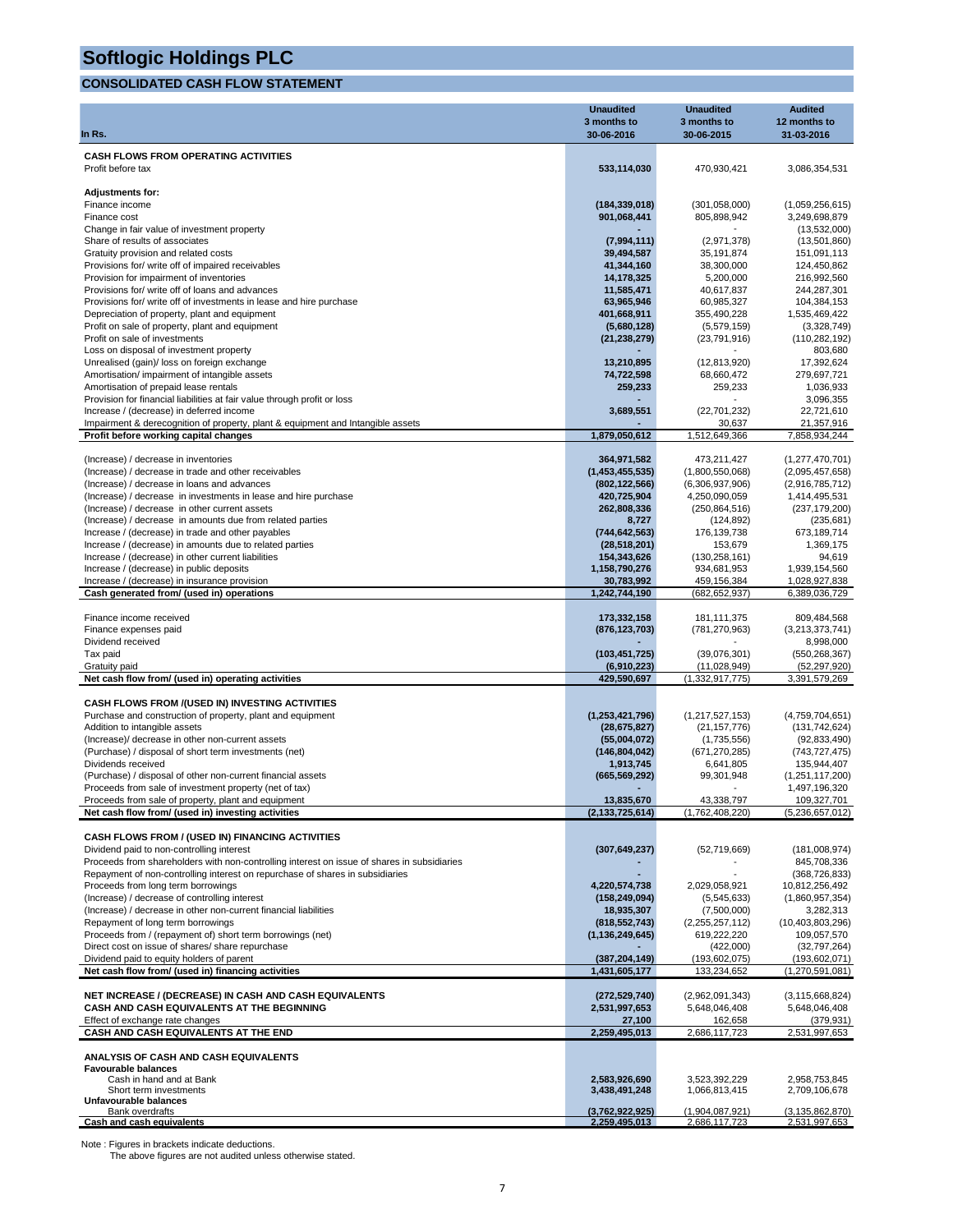#### **CONSOLIDATED STATEMENT OF CHANGES IN EQUITY**

**GROUP**

|                                                                                    | Attributable to equity holders of the parent |                           |                               |                                    |                                |                                  |                          |                                   |                           |                          |                              |                          |
|------------------------------------------------------------------------------------|----------------------------------------------|---------------------------|-------------------------------|------------------------------------|--------------------------------|----------------------------------|--------------------------|-----------------------------------|---------------------------|--------------------------|------------------------------|--------------------------|
| In Rs.                                                                             | <b>Stated</b><br>capital                     | <b>Treasury</b><br>shares | <b>Revaluation</b><br>reserve | Exchange<br>translation<br>reserve | Available-for-<br>sale reserve | <b>Statutory</b><br>reserve fund | Other<br>reserves        | <b>Cash flow</b><br>hedge reserve | <b>Revenue</b><br>reserve | <b>Total</b>             | Non-controlling<br>interests | Total<br>equity          |
| As at 01 April 2016                                                                | 5,089,000,000                                | (55, 921, 185)            | 3,754,705,394                 | (38, 314, 379)                     | (575, 351, 439)                | 190,324,200                      | (502,065,112)            | (106, 709, 772)                   | 1,643,838,961             | 9,399,506,668            | 8,046,845,071                | 17,446,351,739           |
| Profit for the period                                                              |                                              |                           | $\overline{\phantom{a}}$      |                                    |                                |                                  |                          | $\sim$                            | 101,791,311               | 101,791,311              | 326,610,132                  | 428,401,443              |
| Other Comprehensive income                                                         |                                              |                           | $\overline{\phantom{a}}$      | 1,588,712                          | 40,391,030                     |                                  | $\overline{\phantom{a}}$ | (12,005,311)                      |                           | 29,974,431               | 63,053,580                   | 93,028,011               |
| <b>Total Comprehensive income</b>                                                  |                                              |                           | $\overline{\phantom{a}}$      | 1,588,712                          | 40,391,030                     | $\sim$                           | $\overline{\phantom{a}}$ | (12,005,311)                      | 101,791,311               | 131,765,742              | 389,663,712                  | 521,429,454              |
| Dividend paid                                                                      |                                              |                           | $\overline{\phantom{a}}$      |                                    |                                |                                  |                          |                                   | (387, 204, 149)           | (387, 204, 149)          | $\overline{\phantom{a}}$     | (387, 204, 149)          |
| Transfer to reserve fund<br>Acquisitions, disposals and changes in non-controlling |                                              |                           |                               |                                    | $\sim$                         | 18,054,172                       |                          | $\sim$                            | (18,054,172)              | $\blacksquare$           | $\overline{\phantom{a}}$     | $\overline{\phantom{a}}$ |
| interest                                                                           |                                              |                           |                               |                                    |                                | $\sim$                           | 6,810,766                |                                   |                           | 6,810,766                | (165, 177, 448)              | (158, 366, 682)          |
| Subsidiary dividend to non-controlling interest                                    | $\overline{\phantom{a}}$                     | $\overline{\phantom{a}}$  |                               |                                    |                                |                                  |                          |                                   |                           | $\overline{\phantom{a}}$ | (307, 649, 237)              | (307, 649, 237)          |
| As at 30 June 2016                                                                 | 5,089,000,000                                | (55, 921, 185)            | 3,754,705,394                 | (36, 725, 667)                     | (534,960,409)                  | 208,378,372                      | (495, 254, 346)          | (118, 715, 083)                   | 1,340,371,951             | 9,150,879,027            | 7,963,682,098                | 17,114,561,125           |

| As at 01 April 2015                                                                | 5,089,000,000            | (55, 921, 185) | 1,636,375,397            | (26, 775, 781) | 200,328,059 | 116,532,044 | (502, 197, 708) | 1,167,195,634   | 7.624.536.460             | 8,157,436,153              | 15,781,972,613             |
|------------------------------------------------------------------------------------|--------------------------|----------------|--------------------------|----------------|-------------|-------------|-----------------|-----------------|---------------------------|----------------------------|----------------------------|
| Profit for the period<br>Other Comprehensive income                                |                          |                |                          | (846, 536)     | 103,101,207 |             |                 | 83,667,663      | 83,667,663<br>102,254,671 | 220,544,372<br>128,984,878 | 304,212,035<br>231,239,549 |
| <b>Total Comprehensive income</b>                                                  | $\overline{\phantom{a}}$ |                | $\overline{\phantom{a}}$ | (846, 536)     | 103,101,207 |             |                 | 83,667,663      | 185,922,334               | 349,529,250                | 535,451,584                |
| Dividend paid                                                                      |                          |                |                          |                |             |             |                 | (193, 602, 075) | (193, 602, 075)           |                            | (193, 602, 075)            |
| Direct cost on issue of shares                                                     |                          |                |                          |                | $\sim$      |             |                 | (421, 270)      | (421, 270)                | (730)                      | (422,000)                  |
| Transfer to reserve fund<br>Acquisitions, disposals and changes in non-controlling |                          |                |                          |                |             | 11,003,750  |                 | (11,003,750)    |                           |                            | $\overline{\phantom{a}}$   |
| interest                                                                           |                          |                |                          |                |             | $\sim$      | (3,953,575)     |                 | (3,953,575)               | (1,592,058)                | (5,545,633)                |
| Subsidiary dividend to non-controlling interest                                    |                          |                |                          |                |             |             |                 |                 | $\overline{\phantom{a}}$  | (26, 792, 074)             | (26, 792, 074)             |
| As at 30 June 2015                                                                 | 5.089.000.000            | (55, 921, 185) | 1,636,375,397            | (27, 622, 317) | 303.429.266 | 127.535.794 | (506, 151, 283) | 1.045.836.202   | 7,612,481,874             | 8.478.580.541              | 16,091,062,415             |

Note : Figures in brackets indicate deductions.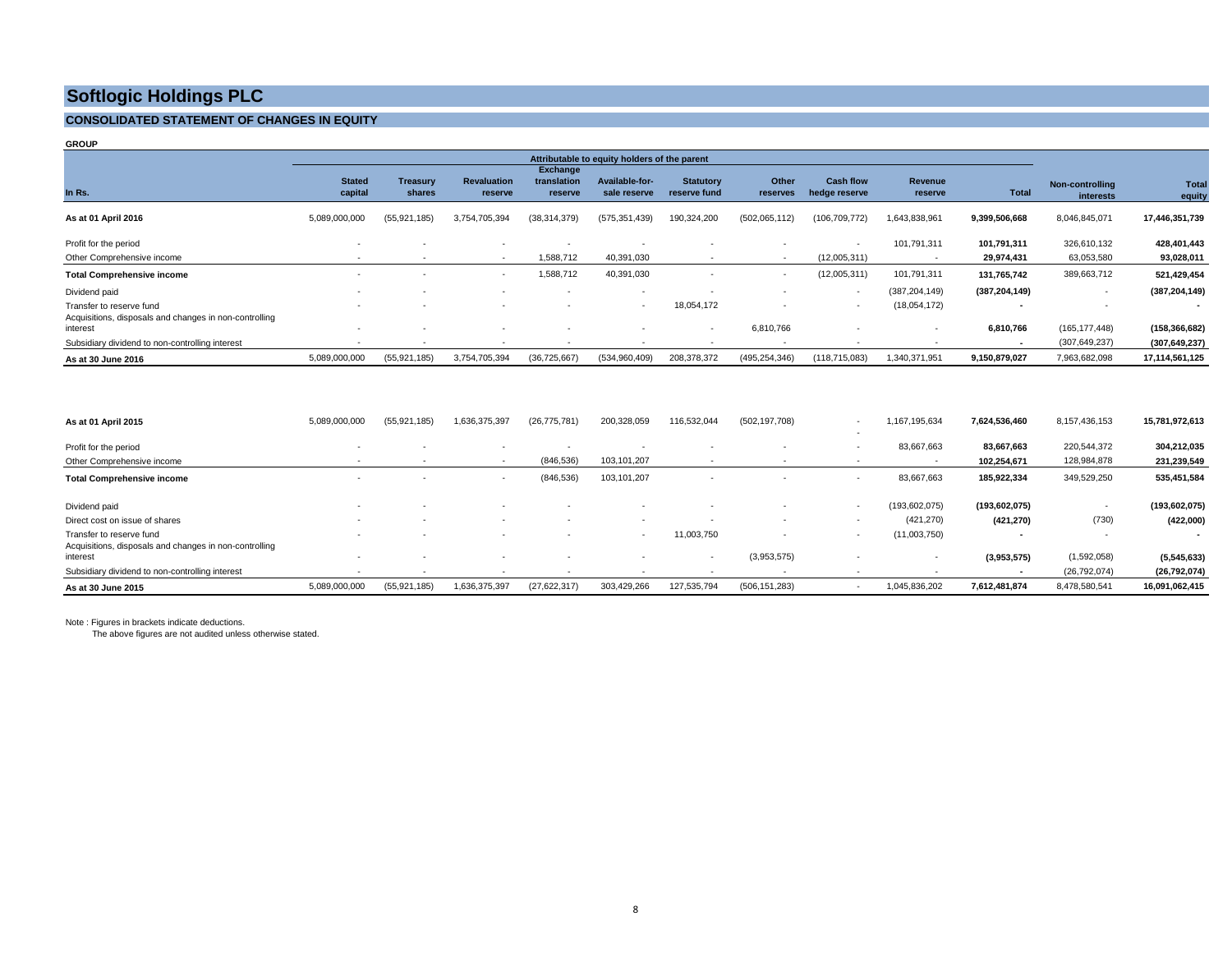#### **COMPANY INCOME STATEMENT**

| In Rs.                                      | <b>Unaudited</b><br>3 months to<br>30-06-2016 | <b>Unaudited</b><br>3 months to<br>30-06-2015 | Change<br>as a<br>% | <b>Audited</b><br>12 months to<br>31-03-2016 |
|---------------------------------------------|-----------------------------------------------|-----------------------------------------------|---------------------|----------------------------------------------|
| Revenue                                     | 156,236,893                                   | 147,684,400                                   | 5.79                | 600,385,932                                  |
| Cost of sales                               | (48, 763, 760)                                | (42, 555, 252)                                | 14.59               | (179, 629, 772)                              |
| <b>Gross profit</b>                         | 107,473,133                                   | 105,129,148                                   | 2.23                | 420,756,160                                  |
| Dividend income                             | 247,508,764                                   | 1,176,257                                     | 20,942.07           | 1,169,827,933                                |
| Other operating income                      | 1,100,234,808                                 | 4,847,423                                     | 22,597.31           | 719,453,832                                  |
| Administrative expenses                     | (173, 961, 935)                               | (79, 595, 157)                                | 118.56              | (385, 586, 997)                              |
| <b>Results from operating activities</b>    | 1,281,254,770                                 | 31,557,671                                    | 3,960.04            | 1,924,450,928                                |
| Finance income                              | 182,458,210                                   | 74,836,596                                    | 143.81              | 359,796,925                                  |
| Finance expenses                            | (411, 785, 555)                               | (272, 238, 580)                               | 51.26               | (1,220,414,677)                              |
| Net finance cost                            | (229, 327, 345)                               | (197, 401, 984)                               | 16.17               | (860, 617, 752)                              |
| Change in fair value of investment property |                                               |                                               |                     | 95,383,063                                   |
| Profit/ (loss) before tax                   | 1,051,927,425                                 | (165, 844, 313)                               | (734.29)            | 1,159,216,239                                |
| Tax expense                                 | (12,500,000)                                  | (2,000,000)                                   | 525.00              | (127, 446, 638)                              |
| Profit/ (loss) for the period               | 1,039,427,425                                 | (167, 844, 313)                               | (719.28)            | 1,031,769,601                                |

Note : Figures in brackets indicate deductions.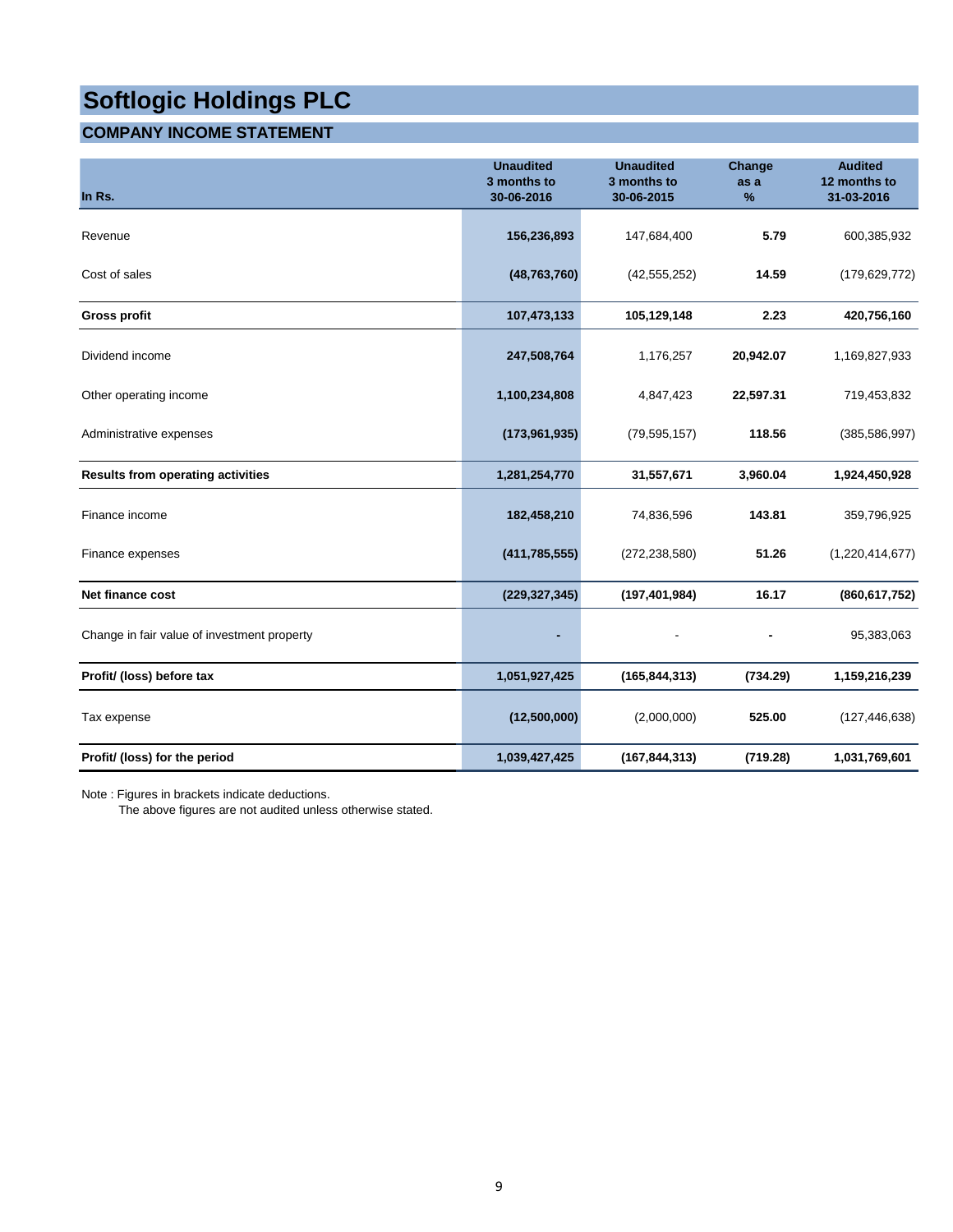#### **COMPANY INCOME STATEMENT**

| In Rs.                                                                                                | <b>Unaudited</b><br>3 months to<br>30-06-2016 | <b>Unaudited</b><br>3 months to<br>30-06-2015 | Change<br>as a<br>% | <b>Audited</b><br>12 months to<br>31-03-2016 |
|-------------------------------------------------------------------------------------------------------|-----------------------------------------------|-----------------------------------------------|---------------------|----------------------------------------------|
| Profit/ (loss) for the period                                                                         | 1,039,427,425                                 | (167, 844, 313)                               | (719.28)            | 1,031,769,601                                |
| Other comprehensive income                                                                            |                                               |                                               |                     |                                              |
| Other comprehensive income not to be reclassified to<br>income statement in sbsequent periods         |                                               |                                               |                     |                                              |
| Re-measurement gain/ (loss) on retirement benefits                                                    |                                               |                                               |                     | (7,236,739)                                  |
| Tax on other comprehensive income not to be reclassified to<br>income statement in subsequent periods |                                               |                                               |                     | 2,026,286                                    |
| Other comprehensive loss for the period, net of tax                                                   |                                               |                                               |                     | (5,210,453)                                  |
|                                                                                                       |                                               |                                               |                     |                                              |
| Total comprehensive income/ (loss) for the period, net of tax                                         | 1,039,427,425                                 | (167, 844, 313)                               | (719.28)            | 1,026,559,148                                |

Note : Figures in brackets indicate deductions.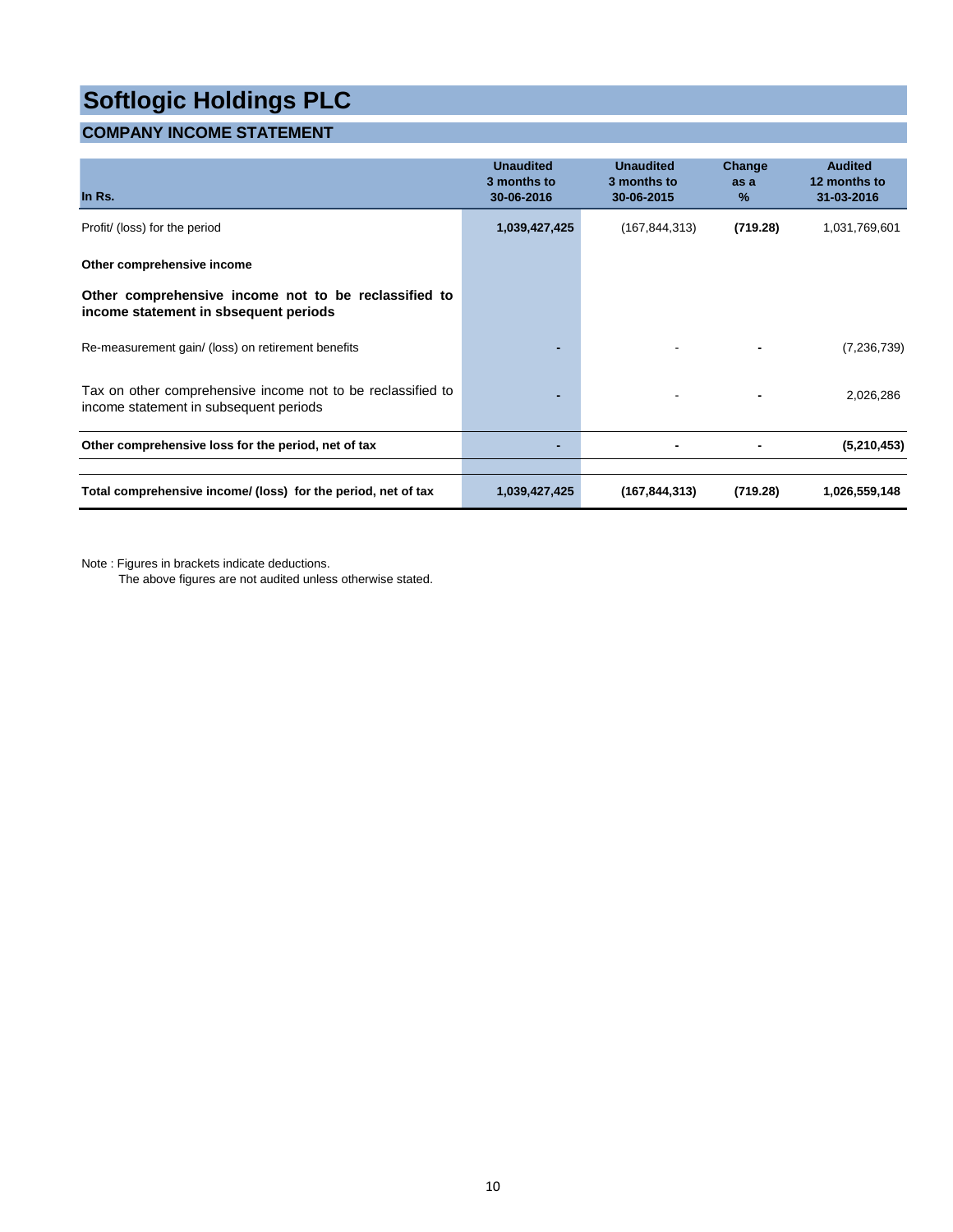#### **COMPANY STATEMENT OF FINANCIAL POSITION**

|                                                     | <b>Unaudited</b> | <b>Unaudited</b> | <b>Audited</b> |
|-----------------------------------------------------|------------------|------------------|----------------|
|                                                     | as at            | as at            | as at          |
| In Rs.<br><b>ASSETS</b>                             | 30-06-2016       | 30-06-2015       | 31-03-2016     |
| <b>Non-current assets</b>                           |                  |                  |                |
| Property, plant and equipment                       | 128,812,128      | 107,827,233      | 130,772,378    |
| Investment property                                 | 547, 154, 629    | 442,641,386      | 546,500,000    |
| Intangible assets                                   | 1,578,515        | 1,339,161        | 2,510,822      |
| Investments in subsidiaries                         | 13,118,799,948   | 10,598,445,805   | 12,062,825,177 |
| Investments in associates                           | 11,000,000       | 11,000,000       | 11,000,000     |
| Other non-current financial assets                  | 1,858,399,766    | 1,277,946,624    | 468,957,025    |
| Deferred tax assets                                 |                  | 68,817,557       |                |
|                                                     | 15,665,744,986   | 12,508,017,766   | 13,222,565,402 |
| <b>Current assets</b>                               |                  |                  |                |
| Trade and other receivables                         | 238,423,027      | 248,593,852      | 251,924,055    |
| Amounts due from related parties                    | 4,872,381,942    | 3,321,587,150    | 5,183,549,885  |
| Other current assets                                | 52,669,422       | 30,638,105       | 45,288,342     |
| Short term investments                              | 1,472,694,112    | 1,471,024,916    | 2,110,363,247  |
| Cash in hand and at bank                            | 96,115,307       | 122,681,886      | 105,683,489    |
|                                                     | 6,732,283,810    | 5,194,525,909    | 7,696,809,018  |
| <b>Total assets</b>                                 | 22,398,028,796   | 17,702,543,675   | 20,919,374,420 |
|                                                     |                  |                  |                |
| <b>EQUITY AND LIABILITIES</b>                       |                  |                  |                |
| Equity attributable to equity holders of the parent |                  |                  |                |
| Stated capital                                      | 5,089,000,000    | 5,089,000,000    | 5,089,000,000  |
| Revenue reserves                                    | 2,023,149,797    | 178,818,911      | 1,373,222,372  |
| <b>Total equity</b>                                 | 7,112,149,797    | 5,267,818,911    | 6,462,222,372  |
|                                                     |                  |                  |                |
| <b>Non-current liabilities</b>                      |                  |                  |                |
| Interest bearing borrowings                         | 5,754,019,480    | 5,880,469,411    | 4,533,628,353  |
| Deferred tax liabilities                            | 22,689,470       |                  | 22,689,470     |
| Employee benefit liabilities                        | 45,543,062       | 32,316,032       | 43,389,551     |
| Other non-current financial liabilities             | 165,000,000      | 165,000,000      | 165,000,000    |
|                                                     | 5,987,252,012    | 6,077,785,443    | 4,764,707,374  |
| <b>Current liabilities</b>                          |                  |                  |                |
| Trade and other payables                            | 65,851,834       | 56,132,675       | 31,361,772     |
| Amounts due to related parties                      | 264,982,951      | 32,049,520       | 270,683,835    |
| Income tax liabilities                              | 49,162,162       |                  | 36,662,162     |
| Other current financial liabilities                 | 5,935,790,963    | 4,701,451,337    | 6,727,193,704  |
| Current portion of interest bearing borrowings      | 2,744,663,069    | 1,536,325,082    | 2,354,816,617  |
| Other current liabilities                           | 35,291,532       | 16,072,891       | 30,333,590     |
| <b>Bank overdrafts</b>                              | 202,884,476      | 14,907,816       | 241,392,994    |
|                                                     | 9,298,626,987    | 6,356,939,321    | 9,692,444,674  |
| <b>Total equity and liabilities</b>                 | 22,398,028,796   | 17,702,543,675   | 20,919,374,420 |

Note : The above figures are not audited unless otherwise stated.

I certify that the financial statements comply with the requirements of the Companies Act No. 7 of 2007.

 *-sgd-*Group Chief Financial Officer

The Board of Directors is responsible for the preparation and presentation of these financial statements.

| -sgd-    | -sgd-    |
|----------|----------|
| Director | Director |
|          |          |

15 August 2016 Colombo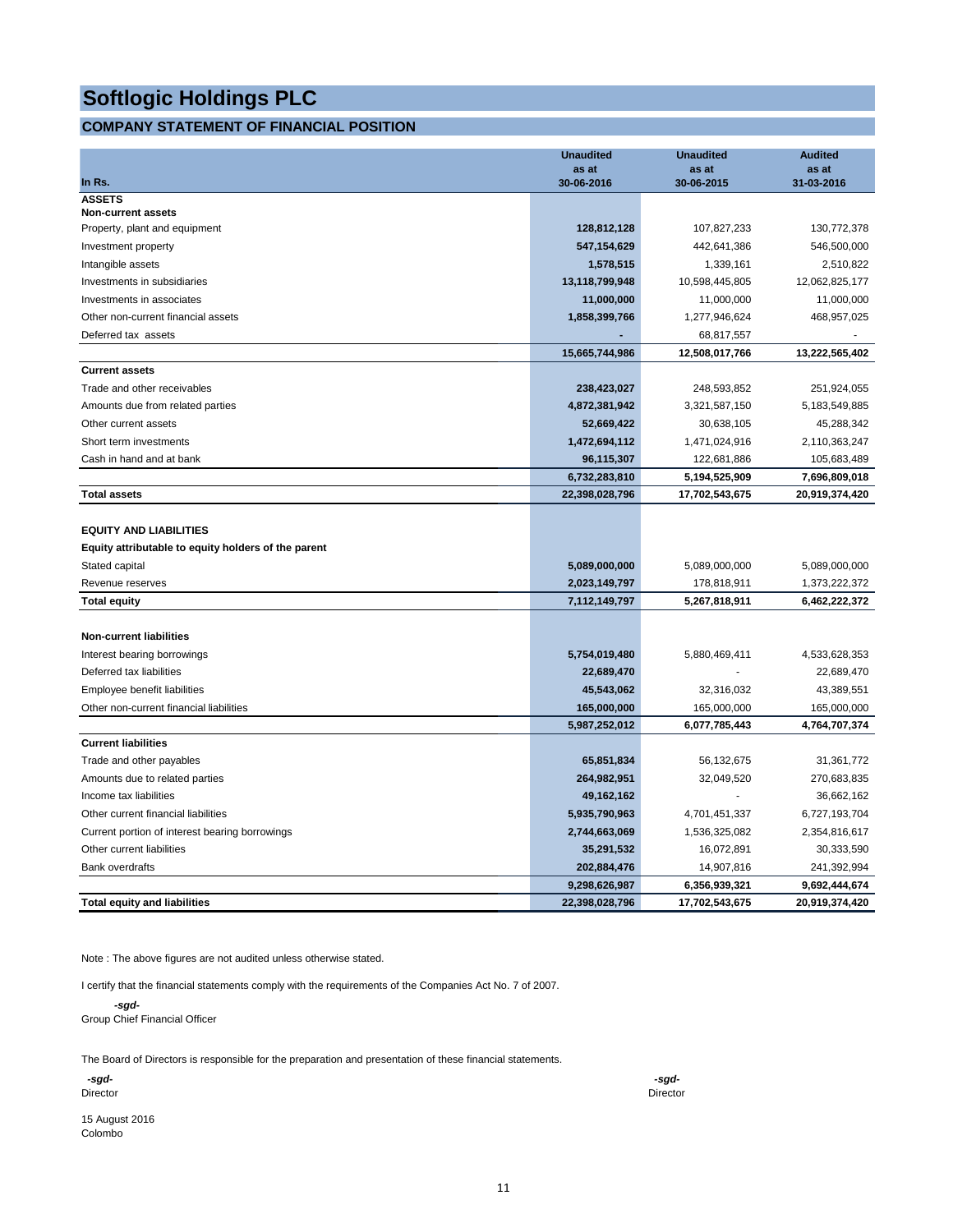#### **COMPANY STATEMENT OF CASH FLOW**

|                                                                                    | <b>Unaudited</b><br>3 months to    | <b>Unaudited</b><br>3 months to | <b>Audited</b><br>12 months to |
|------------------------------------------------------------------------------------|------------------------------------|---------------------------------|--------------------------------|
| In Rs.                                                                             | 30-06-2016                         | 30-06-2015                      | 31-03-2016                     |
| <b>CASH FLOWS FROM OPERATING ACTIVITIES</b>                                        |                                    |                                 |                                |
| Profit/ (loss) before tax                                                          | 1,051,927,425                      | (165, 844, 313)                 | 1,159,216,239                  |
|                                                                                    |                                    |                                 |                                |
| <b>Adjustments for:</b>                                                            |                                    |                                 |                                |
| Finance income                                                                     | (182, 458, 210)                    | (74, 836, 596)                  | (359, 796, 925)                |
| Dividend income                                                                    | (247, 508, 764)                    | (1, 176, 257)                   | (1, 169, 827, 933)             |
| Finance costs                                                                      | 411,785,555                        | 272,238,580                     | 1,220,414,677                  |
| Change in fair value of investment property                                        |                                    |                                 | (95, 383, 063)                 |
| Gratuity provision and related costs<br>Provision for impairment of receivables    | 2,215,881                          | 1,786,302                       | 6,988,842                      |
| Provision for assets held-for-sale                                                 | 16,666,666<br>(12, 330, 864)       | 4,166,666                       |                                |
| Provisions for/ write off of impaired investments                                  | 54,008,330                         |                                 | 91,737,770                     |
| Depreciation of property, plant and equipment                                      | 6,493,391                          | 4,728,973                       | 21,199,039                     |
| Profit on sale of property, plant and equipment                                    | (2,832,440)                        | (1,230,740)                     | 63,245                         |
| Profit on sale of investments                                                      | (1,097,248,468)                    |                                 | (700, 929, 730)                |
| Amortisation / impairment of intangible assets                                     | 932,307                            | 384,347                         | 2,346,643                      |
| Impairment & derecognition of property, plant & equipment                          |                                    | 30,637                          | 142,878                        |
| Profit before working capital changes                                              | 1,650,809                          | 40,247,599                      | 176, 171, 682                  |
| (Increase) / decrease in trade and other receivable                                | (3, 165, 638)                      | (11,035,927)                    | (10, 199, 464)                 |
| (Increase) / decrease in other current assets                                      | (7, 381, 080)                      | (10, 341, 900)                  | (23, 564, 241)                 |
| (Increase) / decrease in amount due from related parties                           | (760, 821, 001)                    | (1,026,520,721)                 | (2,893,042,004)                |
| Increase / (decrease) in trade and other payables                                  | 34,490,059                         | 26,601,325                      | 26,354,760                     |
| Increase / (decrease) in amount due to related parties                             | (5,700,884)                        | (460, 871, 446)                 | 122,678,201                    |
| Increase / (decrease) in other current liabilities                                 | 4,957,942                          | (7,936,447)                     | 6,324,253                      |
| Cash generated from / (used in) operations                                         | (735, 969, 793)                    | (1,449,857,517)                 | (2,595,276,813)                |
| Finance income received                                                            |                                    |                                 |                                |
|                                                                                    | 182,458,210                        | 75,020,057                      | 370,641,133                    |
| Finance expenses paid<br>Dividend received                                         | (410,090,039)<br>247,508,764       | (261,098,912)<br>1,176,257      | (1,209,603,618)<br>169,648,939 |
| Tax paid                                                                           |                                    | (572, 104)                      |                                |
| Gratuity paid/ transfers                                                           | (62, 370)                          | (140,000)                       | (1,505,761)                    |
| Net cash flow from / (used in) operating activities                                | (716, 155, 228)                    | (1,635,472,219)                 | (3,266,096,120)                |
|                                                                                    |                                    |                                 |                                |
| <b>CASH FLOWS FROM /(USED IN) INVESTING ACTIVITIES</b>                             |                                    |                                 |                                |
| Purchase and construction of property, plant and equipment                         | (551, 669)                         | (1,355,442)                     | (10,902,646)                   |
| Addition to investment property<br>Addition to intangible assets                   | (654, 629)                         |                                 | (8,475,551)<br>(3, 133, 957)   |
| (Purchase) / disposal of other non current financial assets                        | (317, 453, 797)                    |                                 | 808,990,523                    |
| Increase in interest in subsidiaries                                               | (1, 161, 810, 112)                 | (5, 545, 633)                   | (1,838,945,320)                |
| Proceeds from disposal of controlling interest                                     | 1,153,205,820                      |                                 | 1,979,727,343                  |
| Proceeds from sale of property, plant and equipment                                | 7,279,769                          | 6,979,111                       | 18,758,978                     |
| Net cash flow from/ (used in) investing activities                                 | (319, 984, 618)                    | 78,036                          | 946,019,370                    |
|                                                                                    |                                    |                                 |                                |
| <b>CASH FLOWS FROM / (USED IN) FINANCING ACTIVITIES</b>                            |                                    |                                 |                                |
| Proceeds from long term borrowings                                                 | 1,933,060,000                      | 903,372,190                     | 2,524,765,770                  |
| Repayment of long term borrowings                                                  | (337,077,077)                      | (1,634,500,620)                 | (3,845,522,243)                |
| Proceeds from / (repayment of) short term borrowings (net)                         | (791, 402, 741)                    | 509,852,569                     | 2,535,594,936                  |
| (Increase) / decrease in other non-current financial liabilities                   |                                    |                                 | (344, 915, 332)                |
| Dividend paid to equity holders of parent                                          | (389,500,000)                      | (194,750,000)                   | (194, 750, 000)                |
| Net cash flow from/ (used in ) financing activities                                | 415,080,182                        | (416,025,861)                   | 675,173,131                    |
|                                                                                    |                                    |                                 |                                |
|                                                                                    |                                    |                                 |                                |
| NET INCREASE / (DECREASE) IN CASH AND CASH EQUIVALENTS                             | (621,059,664)                      | (2,051,420,044)                 | (1,644,903,619)                |
| CASH AND CASH EQUIVALENTS AT THE BEGINNING<br>CASH AND CASH EQUIVALENTS AT THE END | 514,290,495<br>(106,769,169)       | 2,159,194,114<br>107,774,070    | 2,159,194,114<br>514,290,495   |
|                                                                                    |                                    |                                 |                                |
| <b>ANALYSIS OF CASH AND CASH EQUIVALENTS</b>                                       |                                    |                                 |                                |
| <b>Favourable balances</b>                                                         |                                    |                                 |                                |
| Cash in hand and at bank                                                           | 96,115,307                         | 122,681,886                     | 105,683,489                    |
| Short term investments                                                             |                                    |                                 | 650,000,000                    |
| Unfavourable balances                                                              |                                    |                                 |                                |
| <b>Bank overdrafts</b><br>Cash and cash equivalents                                | (202, 884, 476)<br>(106, 769, 169) | (14,907,816)<br>107,774,070     | (241,392,994)<br>514,290,495   |
|                                                                                    |                                    |                                 |                                |

Note : Figures in brackets indicate deductions.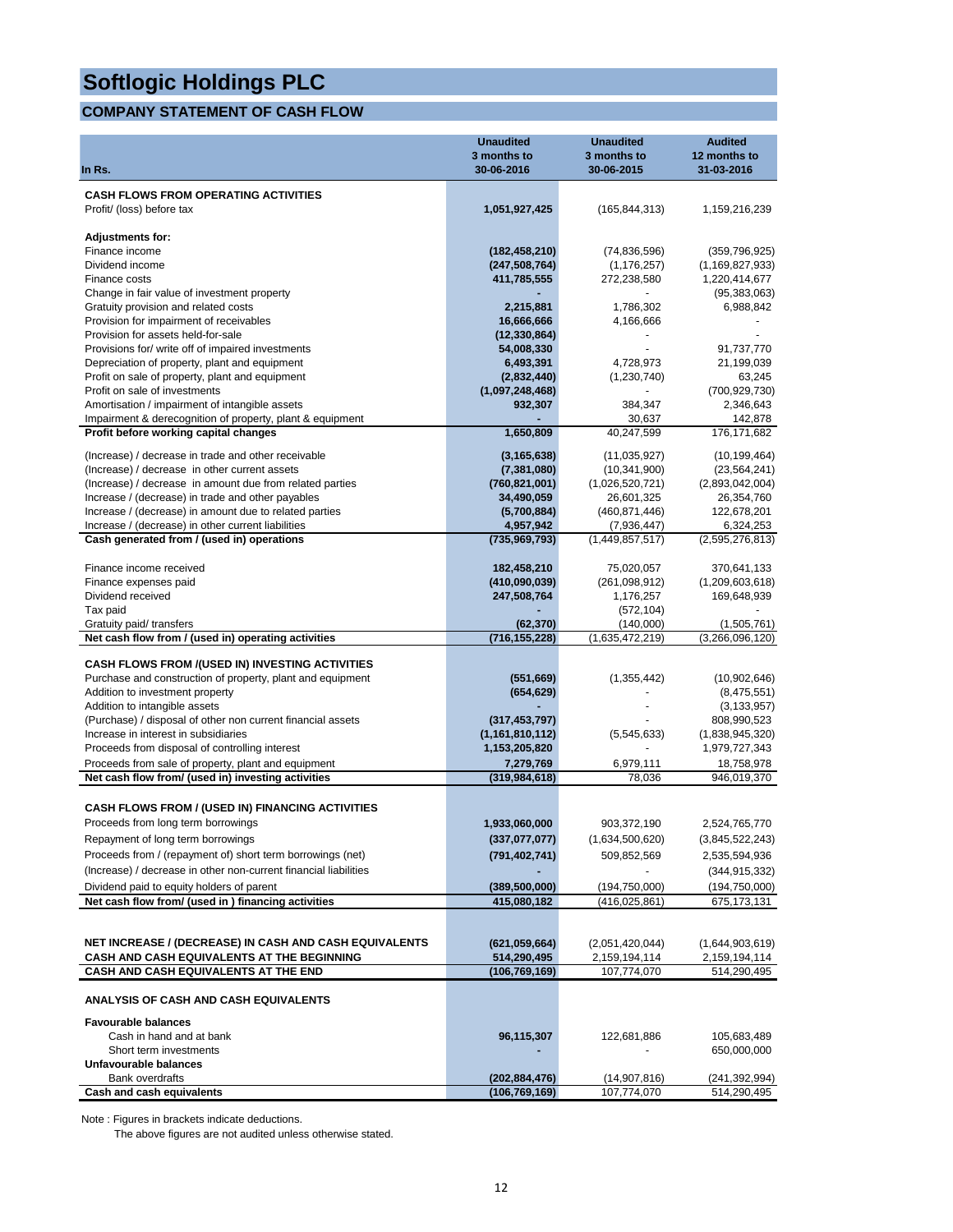### **COMPANY STATEMENT OF CHANGES IN EQUITY**

#### **COMPANY**

|                                   | <b>Stated</b>            | <b>Revenue</b>  |                 |
|-----------------------------------|--------------------------|-----------------|-----------------|
| In Rs.                            | capital                  | reserve         | <b>Total</b>    |
|                                   |                          |                 |                 |
| As at 01 April 2016               | 5,089,000,000            | 1,373,222,372   | 6,462,222,372   |
|                                   |                          |                 |                 |
| Profit for the period             | $\overline{\phantom{a}}$ | 1,039,427,425   | 1,039,427,425   |
| <b>Total comprehensive income</b> | $\overline{\phantom{0}}$ | 1,039,427,425   | 1,039,427,425   |
|                                   |                          |                 |                 |
| Dividend paid                     | ٠                        | (389, 500, 000) | (389, 500, 000) |
| As at 30 June 2016                | 5,089,000,000            | 2,023,149,797   | 7,112,149,797   |
|                                   |                          |                 |                 |
|                                   |                          |                 |                 |
| As at 01 April 2015               | 5,089,000,000            | 541,413,224     | 5,630,413,224   |
|                                   |                          |                 |                 |
| Loss for the period               | ٠                        | (167, 844, 313) | (167, 844, 313) |
| <b>Total comprehensive income</b> | $\overline{\phantom{a}}$ | (167, 844, 313) | (167, 844, 313) |
|                                   |                          |                 |                 |
| Dividend paid                     |                          | (194, 750, 000) | (194, 750, 000) |
| As at 30 June 2015                | 5,089,000,000            | 178,818,911     | 5,267,818,911   |

Note : Figures in brackets indicate deductions.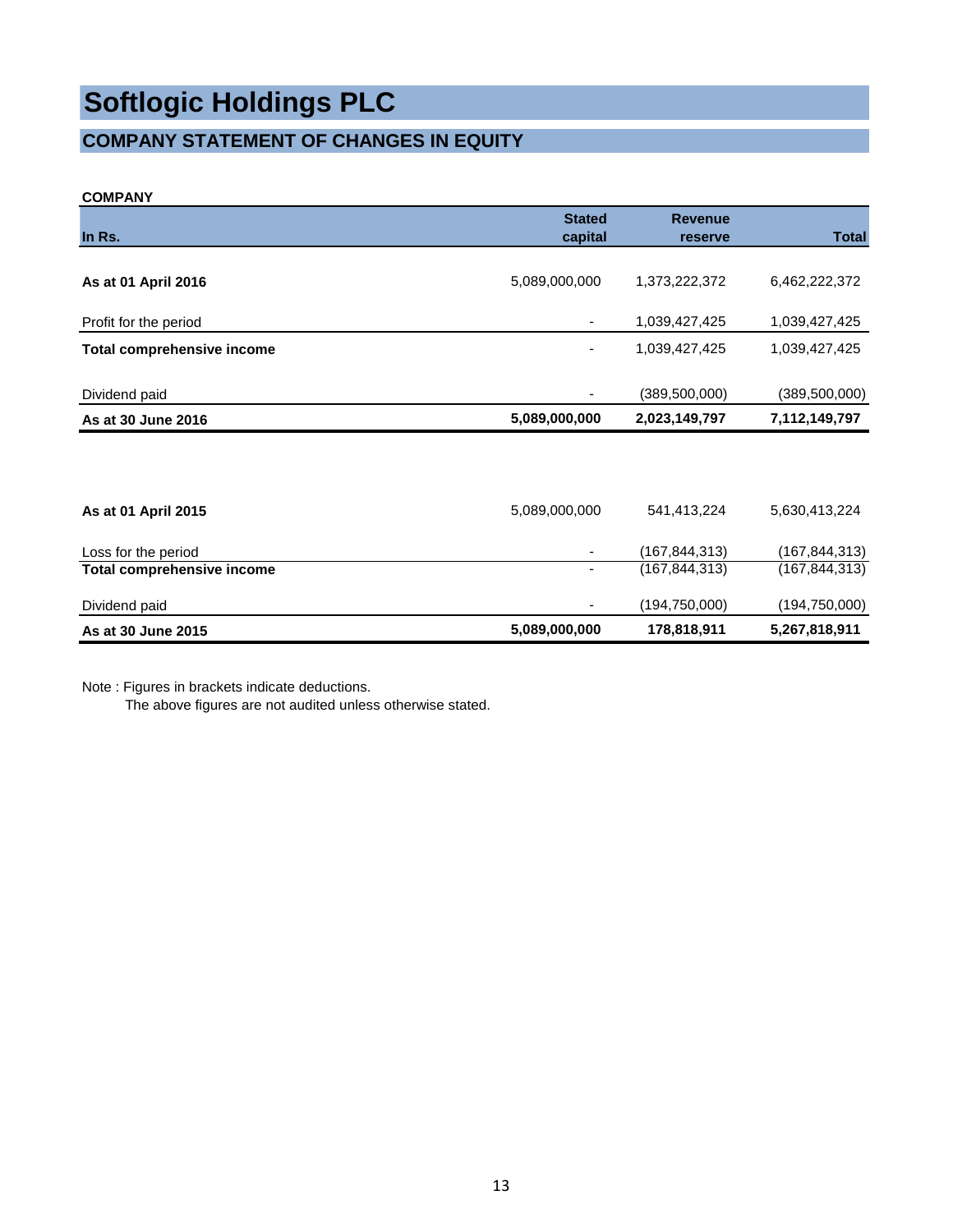#### **NOTES TO THE FINANCIAL STATEMENTS**

**OPERATING SEGMENT INFORMATION**

| <b>REVENUE AND PROFIT</b>                         |                | <b>Information Technology</b> |                | Leisure        | Retail          |                          | <b>Auto Mobiles</b> |                |                | <b>Financial Services</b> | <b>Healthcare Services</b> |                 |                 | Others          | Group           |                 |
|---------------------------------------------------|----------------|-------------------------------|----------------|----------------|-----------------|--------------------------|---------------------|----------------|----------------|---------------------------|----------------------------|-----------------|-----------------|-----------------|-----------------|-----------------|
| For the three months ended 30 June                | 2016           | 2015                          | 2016           | 2015           | 2016            | 2015                     | 2016                | 2015           | 2016           | 2015                      | 2016                       | 2015            | 2016            | 2015            | 2016            | 2015            |
|                                                   |                |                               |                |                |                 |                          |                     |                |                |                           |                            |                 |                 |                 |                 |                 |
| Revenue                                           |                |                               |                |                |                 |                          |                     |                |                |                           |                            |                 |                 |                 |                 |                 |
| Total revenue                                     | 4.726.527.899  | 4.018.204.670                 | 199.103.547    | 168.014.418    | 4.925.972.091   | 4.508.941.659            | 467.490.176         | 308.017.782    | 2.574.975.293  | 2.214.253.448             | 2.420.897.782              | 2.313.788.051   | 163,145,181     | 152.090.200     | 15.478.111.969  | 13,683,310,228  |
| Inter group                                       | (206.710.043)  | (240.326.724)                 | (39,503,658    | (37.014.656)   | (180.105.664)   | (154.437.304)            | (86.455.170)        | (11.191.579)   | (40.994.713)   | (54.209.283)              |                            |                 | (158.672.316)   | (148.600.661)   | (712,441,564)   | (645,780,207)   |
| <b>Total external revenue</b>                     | 4.519.817.856  | 3,777,877,946                 | 159,599,889    | 130.999.762    | 4.745.866.427   | 4,354,504,355            | 381,035,006         | 296,826,203    | 2.533.980.580  | 2,160,044,165             | 2,420,897,782              | 2.313.788.051   | 4.472.865       | 3.489.539       | 14,765,670,405  | 13,037,530,021  |
|                                                   |                |                               |                |                |                 |                          |                     |                |                |                           |                            |                 |                 |                 |                 |                 |
| Operating profit/ (loss)                          | 260,908,828    | 256.067.515                   | (26, 846, 209) | (47, 235, 163) | 427.974.227     | 357,076,831              | 9.591.889           | 1.778.838      | 217.693.004    | 330.699.743               | 428.308.623                | 521.689.039     | (44,997,029)    | 11.879.566      | 1.272.633.333   | 1,431,956,369   |
|                                                   |                |                               |                |                |                 |                          |                     |                |                |                           |                            |                 |                 |                 |                 |                 |
| Finance income                                    | 4.024.900      | 3,886,907                     | 1,812,177      | 1,006,807      | 14,244,590      | 25,826,123               | 25,521              | 62,692         | 153,766,404    | 252,875,954               | 6,302,869                  | 16,232,832      | 4,162,557       | 1,166,685       | 184,339,018     | 301,058,000     |
| Finance cost                                      | (87,806,878)   | (82, 682, 412)                | (33,885,822)   | (37,945,663)   | (293, 745, 012) | (272, 044, 413)          | (29, 640, 403)      | (19, 725, 366) | (24,449,716    | (34.646.467)              | (185.804.105)              | (137, 261, 462) | (245, 736, 506) | (221, 593, 159) | (901, 068, 442) | (805, 898, 942) |
| Change in insurance contract liabilities          |                |                               |                | ٠              |                 | $\overline{\phantom{a}}$ |                     |                | (30, 783, 992) | (459, 156, 384)           |                            |                 |                 | $\sim$          | (30, 783, 992)  | (459, 156, 384) |
| Share of results of associates                    |                |                               |                |                | . .             |                          |                     |                | . .            | $\sim$                    |                            |                 | 7.994.111       | 2.971.378       | 7.994.111       | 2,971,378       |
| Profit/ (loss) before taxation                    | 177.126.850    | 177.272.010                   | (58.919.854)   | (84.174.019)   | 148.473.805     | 110.858.541              | (20.022.993)        | (17.883.836)   | 316.225.700    | 89.772.846                | 248.807.387                | 400.660.409     | (278,576,867)   | (205.575.530)   | 533.114.028     | 470.930.421     |
|                                                   |                |                               |                |                |                 |                          |                     |                |                |                           |                            |                 |                 |                 |                 |                 |
| Taxation                                          | (49, 535, 373) | (45.916.098)                  | (759,669       | (2.033.963)    | (55,007,448)    | (32,029,971)             |                     | (4.297.297)    | (35,612,267)   | (23,918,337)              | 47.206.571                 | (55.573.740)    | (11,004,400)    | (2.948.981)     | (104,712,586)   | (166, 718, 387) |
|                                                   |                |                               |                |                |                 |                          |                     |                |                |                           |                            |                 |                 |                 |                 |                 |
| Profit/ (loss) after taxation                     | 127,591,477    | 131,355,912                   | (59, 679, 523) | (86, 207, 982) | 93,466,357      | 78.828.570               | (20, 022, 993)      | (22.181.133)   | 280.613.433    | 65,854,509                | 296,013,958                | 345,086,669     | (289, 581, 267) | (208.524.511)   | 428,401,442     | 304,212,034     |
|                                                   |                |                               |                |                |                 |                          |                     |                |                |                           |                            |                 |                 |                 |                 |                 |
|                                                   |                |                               |                |                |                 |                          |                     |                |                |                           |                            |                 |                 |                 |                 |                 |
|                                                   | 17,903,091     | 16,353,691                    | 44,710,571     | 42,974,267     | 90,487,076      | 74,406,372               | 20,481,558          | 9.008.816      | 35.933.975     | 35,897,445                | 185,597,440                | 172.062.807     | 6,555,200       | 4,786,830       | 401.668.911     | 355,490,228     |
| Depreciation of property, plant & equipment (PPE) |                |                               |                |                |                 |                          |                     |                |                |                           |                            |                 |                 |                 |                 |                 |
| Amortisation of lease rentals paid in advance     |                | $\sim$                        |                | $\sim$         |                 | $\overline{\phantom{a}}$ |                     | $\sim$         |                | <b>1979</b>               | 259.233                    | 259,233         |                 | $\sim$          | 259,233         | 259,233         |
| Amortisation of intangible assets                 | 15,763,994     | 4.690.493                     | 3,775,058      | 11.927.317     | 15.020.917      | 14,555,810               |                     | $\sim$         | 37.099.854     | 34.972.034                | 2.130.469                  | 2.130.469       | 932.307         | 384,347         | 74.722.598      | 68,660,470      |
| Retirement benefit obligations and related cost   | 5,393,422      | 4,827,268                     | 1,510,590      | 1,852,000      | 8,730,982       | 4,472,605                | 559,703             | 502.794        | 6.169.760      | 5.583.634                 | 14,888,483                 | 16.167.272      | 2.241.648       | 1,786,302       | 39,494,587      | 35,191,875      |
| Purchase and construction of PPE                  | 5.151.882      | 1.536.420                     | 675.905.163    | 375,966,860    | 122.976.844     | 587.968.126              | 13.087.067          | 9.691.237      | 72.997.103     | 60.417.750                | 399.202.902                | 180,548,970     | 8.416.169       | 1,397,790       | 1.297.737.130   | 1,217,527,153   |
| Additions to intangible assets                    | 10.811.268     | 1.877.667                     |                | 129.312        | 16,758,269      | 9.431.561                |                     |                | 1.106.289      | 5.319.236                 |                            |                 | . .             |                 | 28,675,827      | 16,757,776      |

Note : Figures in brackets indicate deductions. The above figures are not audited unless otherwise stated.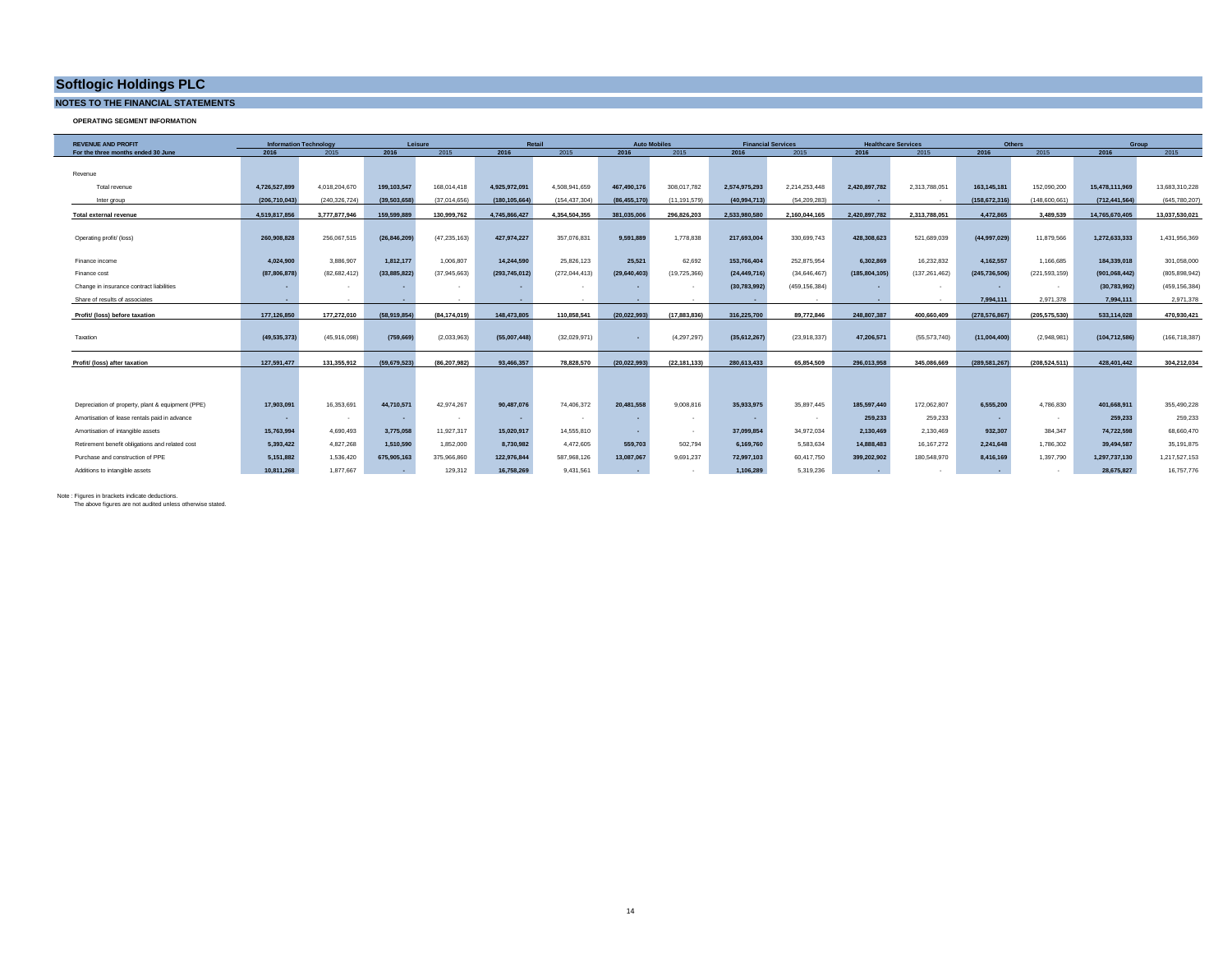**NOTES TO THE FINANCIAL STATEMENTS**

**OPERATING SEGMENT INFORMATION**

|                                                     |               | <b>Information Technology</b> | Leisure        |               | Retail         |                | <b>Auto Mobile:</b> |               | <b>Financial Services</b> |                | <b>Healthcare Services</b> |                |               | <b>Others</b> | Group          |                 |
|-----------------------------------------------------|---------------|-------------------------------|----------------|---------------|----------------|----------------|---------------------|---------------|---------------------------|----------------|----------------------------|----------------|---------------|---------------|----------------|-----------------|
| As at 30 June                                       | 2016          | 2015                          | 2016           | 2015          | 2016           | 2015           | 2016                | 2015          | 2016                      | 2015           | 2016                       | 2015           | 2016          | 2015          | 2016           | 2015            |
|                                                     |               |                               |                |               |                |                |                     |               |                           |                |                            |                |               |               |                |                 |
| Property, plant and equipment                       | 203.572.467   | 212,239,315                   | 9.048.442.153  | 6,612,175,536 | 6.299.628.146  | 5.138.429.393  | 348.509.532         | 379.953.844   | 901.073.405               | 822,042,332    | 12.451.710.113             | 10.788.280.355 | 129,485,551   | 108.532.527   | 29.382.421.367 | 24,061,653,301  |
| Lease rentals paid in advance                       |               |                               |                |               |                |                |                     |               |                           |                | 853,499,739                | 854,536,668    |               |               | 853,499,739    | 854,536,668     |
| Investment property                                 | 217,620,000   | 233,000,000                   | 1,991,480,000  | 1,045,292,349 | 83,400,000     | 94,848,000     |                     |               |                           |                |                            |                | 547,154,629   | 442,641,387   | 2,839,654,629  | 1,815,781,736   |
| Intangible assets                                   | 206,541,139   |                               | 5,383,255      |               | 371,064,567    |                |                     |               |                           | 72.370.494     | ÷                          |                |               | 1,339,161     | 665,735,351    |                 |
|                                                     |               | 169,674,683                   |                | 455,784       |                | 383,446,510    |                     |               | 81, 167, 875              |                |                            |                | 1,578,515     |               |                | 627,286,631     |
| Other non current financial assets                  | 5,035,420     | 5,578,028                     |                |               | 378,997,746    | 2,934,859      |                     | 1,500,000     | 12,417,455,031            | 11,739,338,525 | 408.590.082                | 628,544,889    | 2,500,000     | 2,527,740     | 13,212,578,279 | 12,380,424,041  |
| Rental receivable on lease assets and hire purchase |               |                               |                |               |                |                |                     |               | 265,942,834               | 1,571,696,204  |                            |                |               |               | 265,942,834    | 1,571,696,204   |
| Other non current assets                            | 22.211.043    | 13,476.241                    | 16.966.193     | 10.483.973    | 192.326.631    | 150.434.859    | 3.827.169           | 2.327.169     | 150,793,107               | 110.722.945    | 6.083.335                  | 7.083.335      | 48.423.050    |               | 440.630.528    | 294.528.522     |
| Segment non current assets                          | 654.980.069   | 633.968.267                   | 11.062.271.601 | 7.668.407.642 | 7.325.417.090  | 5.770.093.621  | 352.336.701         | 383.781.012   | 13.816.432.252            | 14,316,170,500 | 13,719,883,269             | 12.278.445.247 | 729.141.745   | 555.040.814   | 47.660.462.727 | 41,605,907,102  |
|                                                     |               |                               |                |               |                |                |                     |               |                           |                |                            |                |               |               |                |                 |
| Investments in associates                           |               |                               |                |               |                |                |                     |               |                           |                |                            |                |               |               | 68,235,448     | 28,355,498      |
| Goodwill                                            |               |                               |                |               |                |                |                     |               |                           |                |                            |                |               |               | 4,115,823,525  | 4,115,823,525   |
| Intangible assets through business combinations     |               |                               |                |               |                |                |                     |               |                           |                |                            |                |               |               | 3,873,472,950  | 4,061,991,022   |
| Deferred tax assets                                 |               |                               |                |               |                |                |                     |               |                           |                |                            |                |               |               | 349,929,886    | 294,316,155     |
| Eliminations/ adiustment                            |               |                               |                |               |                |                |                     |               |                           |                |                            |                |               |               | (31.352.820    | (67.941.089)    |
| <b>Total non current assets</b>                     | 654,980,069   | 633,968,267                   | 11,062,271,601 | 7.668.407.642 | 7,325,417,090  | 5.770.093.621  | 352,336,701         | 383,781,012   | 13.816.432.252            | 14,316,170,500 | 13,719,883,269             | 12,278,445,247 | 729,141,745   | 555,040,814   | 56,036,571,716 | 50.038.452.214  |
|                                                     |               |                               |                |               |                |                |                     |               |                           |                |                            |                |               |               |                |                 |
|                                                     |               |                               |                |               |                |                |                     |               |                           |                |                            |                |               |               |                |                 |
| Inventories                                         | 1,468,235,478 | 1,006,703,667                 | 38,597,662     | 17,914,947    | 5,117,519,387  | 4,838,911,053  | 785,165,923         | 334,725,683   | 467,336,269               | 597,224,749    | 474,036,361                | 395,671,319    |               |               | 8,350,891,080  | 7,191,151,418   |
| Investment property                                 |               |                               |                |               |                |                |                     |               |                           |                |                            | 2,698,000,000  |               |               |                | 2,698,000,000   |
| Trade and other receivables                         | 3,090,926,173 | 2,490,302,237                 | 60,366,972     | 51,409,893    | 4,619,080,746  | 3,807,734,596  | 154,837,063         | 135,871,317   | 1,356,807,629             | 1,092,063,044  | 564,690,516                | 798,340,895    | 9,927,343     | 9,331,192     | 9,856,636,442  | 8,385,053,174   |
| Loans and advances                                  |               |                               |                |               |                |                |                     |               | 11,366,959,896            | 8,630,491,928  |                            |                |               |               | 11,366,959,896 | 8,630,491,928   |
| Rental receivable on lease assets and hire purchase |               |                               |                |               | $\sim$         |                |                     |               | 833,071,307               | 668,525,590    |                            |                |               |               | 833,071,307    | 668,525,590     |
| Other current assets                                | 389.270.954   | 521,199,326                   | 273.176.069    | 226,910,956   | 913.655.337    | 1,199,354,482  | 92.088.693          | 438.393.222   | 924,753,134               | 1,478,011,376  | 643.232.555                | 116,425,306    | 52.705.560    | 30.667.055    | 3.288.882.302  | 4,010,961,724   |
| Short term investments                              | 13,276,661    | 12,674,760                    | 315,221        | 332,460       | 24,829,109     | 22,381,738     |                     |               | 5,015,462,113             | 4,720,483,065  | 228,000,000                |                | 131,941,130   | 132,427,345   | 5.413.824.234  | 4,888,299,368   |
| Cash in hand and at bank                            |               |                               |                |               |                |                |                     | 45.656.562    |                           |                |                            |                |               |               |                |                 |
|                                                     | 396,708,742   | 154,596,983                   | 353,265,922    | 276,037,005   | 295,834,026    | 701,522,848    | 10,024,364          |               | 1,185,494,138             | 804,484,511    | 241,913,312                | 1,417,349,343  | 100,686,186   | 123,744,978   | 2,583,926,690  | 3,523,392,229   |
| <b>Segment current assets</b>                       | 5,358,418,008 | 4,185,476,973                 | 725,721,846    | 572,605,260   | 10,970,918,605 | 10,569,904,716 | 1,042,116,043       | 954,646,785   | 21,149,884,486            | 17,991,284,263 | 2,151,872,744              | 5,425,786,863  | 295,260,219   | 296,170,570   | 41,694,191,951 | 39,995,875,431  |
|                                                     |               |                               |                |               |                |                |                     |               |                           |                |                            |                |               |               |                |                 |
| Amounts due from related parties                    |               |                               |                |               |                |                |                     |               |                           |                |                            |                |               |               | 799,007        | 696,945         |
| <b>Total current assets</b>                         | 5,358,418,008 | 4,185,476,973                 | 725,721,846    | 572,605,260   | 10,970,918,605 | 10,569,904,716 | 1,042,116,043       | 954,646,785   | 21,149,884,486            | 17,991,284,263 | 2,151,872,744              | 5,425,786,863  | 295,260,219   | 296,170,570   | 41,694,990,958 | 39,996,572,376  |
|                                                     |               |                               |                |               |                |                |                     |               |                           |                |                            |                |               |               |                |                 |
| <b>Total assets</b>                                 |               |                               |                |               |                |                |                     |               |                           |                |                            |                |               |               | 97,731,562,674 | 90.035.024.590  |
|                                                     |               |                               |                |               |                |                |                     |               |                           |                |                            |                |               |               |                |                 |
| Insurance contract liabilities                      |               |                               |                |               |                |                |                     |               | 6,188,984,169             | 5,588,428,721  |                            |                |               |               | 6,188,984,169  | 5,588,428,721   |
| Interest bearing borrowings                         | 20,000,000    | 96,163,063                    | 5,454,137,278  | 3,599,280,601 | 2,602,733,359  | 4,245,260,178  | 100,794,900         | 137,434,974   | 3,275,401,213             | 3,182,103,429  | 6,436,386,340              | 6,728,870,964  | 5,754,019,480 | 5,859,385,470 | 23,643,472,570 | 23,848,498,679  |
| Public deposits                                     |               |                               |                |               |                |                |                     |               | 1,597,001,705             | 2,281,214,069  |                            |                |               |               | 1,597,001,705  | 2,281,214,069   |
| Employee benefit liabilities                        | 102.079.989   | 100,347,242                   | 11.270.323     | 10,469,424    | 103,424,521    | 101,891,094    | 4,647,323           | 4,645,353     | 89.625.427                | 75,035,411     | 363,595,040                | 354,844,832    |               |               |                |                 |
| Other deferred liabilities                          | 2.745.851     | 902.116                       |                |               |                |                |                     |               |                           |                |                            |                |               |               |                |                 |
| Other non current financial liabilities             |               |                               |                |               |                |                |                     |               |                           |                |                            |                | 46.046.825    | 32,855,111    | 720,689,448    | 680,088,466     |
| <b>Segment non current liabilities</b>              | 47,667,888    |                               |                |               | 494,792        |                |                     |               |                           |                |                            |                |               |               | 3.240.643      | 902,116         |
|                                                     |               | 17,950,268                    |                |               |                |                |                     |               |                           | 6.260.352      |                            |                |               |               | 47.667.888     | 24,210,620      |
|                                                     | 172,493,728   | 215,362,689                   | 5,465,407,601  | 3,609,750,025 | 2,706,652,672  | 4,347,151,272  | 105,442,223         | 142,080,326   | 11,151,012,514            | 11,133,041,981 | 6,799,981,380              | 7,083,715,796  | 5,800,066,305 | 5,892,240,581 | 32,201,056,423 | 32.423.342.671  |
|                                                     |               |                               |                |               |                |                |                     |               |                           |                |                            |                |               |               |                |                 |
| Deferred tax liabilities                            |               |                               |                |               |                |                |                     |               |                           |                |                            |                |               |               | 373,913,423    | 325,155,160     |
| Eliminations/ adiustment                            |               |                               |                |               |                |                |                     |               |                           |                |                            |                |               |               |                | (208, 317, 714) |
| <b>Total non current liabilities</b>                | 172,493,728   | 215,362,689                   | 5,465,407,601  | 3,609,750,025 | 2,706,652,672  | 4,347,151,272  | 105,442,223         | 142,080,326   | 11,151,012,514            | 11,133,041,981 | 6,799,981,380              | 7,083,715,796  | 5,800,066,305 | 5,892,240,581 | 32,574,969,846 | 32,540,180,117  |
|                                                     |               |                               |                |               |                |                |                     |               |                           |                |                            |                |               |               |                |                 |
| Trade and other payables                            | 2.374.497.411 | 1,691,719,367                 | 236,431,856    | 249,499,994   | 1.108.545.551  | 1.674.486.127  | 6.532.647           | 28,515,361    | 2.422.746.261             | 2,807,525,636  | 767,949,274                | 697.983.562    | 64.112.380    | 55,435,865    | 6.980.815.380  | 7,205,165,913   |
| Other current financial liabilities                 | 2,251,462,984 | 2,444,150,200                 | 32,002,481     | 30,425,953    | 7,263,693,674  | 6,493,746,547  | 573,752,611         | 423,032,695   | 1,382,057,790             | 3,172,304,094  | 202,701,000                |                | 5,935,790,963 | 4,701,451,337 | 17,641,461,503 | 17,265,110,826  |
| Current portion of interest bearing borrowings      | 68,102,893    |                               | 521,898,182    | 81,930,140    | 2,921,708,171  | 390,964,496    | 28,285,845          |               | 1,197,619,272             | 454,296,167    | 945,930,094                | 1,048,842,413  | 2,744,663,069 | 1,557,409,024 | 8,428,207,526  |                 |
| Other current liabilities                           |               | 83,657,939                    |                |               |                |                |                     | 29,198,967    |                           |                |                            |                |               |               |                | 3,646,299,146   |
|                                                     | 516,980,205   | 281,456,697                   | 71,192,168     | 9,764,238     | 182,902,879    | 235,819,146    | 7,601,722           | 58,390,117    | 392,195,679               | 340,180,057    | 105,190,645                | 1,235,521,784  | 35,481,689    | 16,072,891    | 1,311,544,987  | 2,177,204,928   |
| Public deposits                                     |               |                               |                |               |                |                |                     |               | 13,553,999,322            | 10.706.524.074 |                            |                |               |               | 13.553.999.322 | 10,706,524,074  |
| <b>Bank overdrafts</b>                              | 83.893.235    | 31.372.988                    | 82.074.138     | 29.422.845    | 650.030.331    | 521.267.735    | 32.882.173          | 58.920.403    | 1.681.691.740             | 653,560,011    | 1.029.466.831              | 594.636.122    | 202.884.476   | 14.907.816    | 3.762.922.924  | 1.904.087.921   |
| <b>Seament current liabilities</b>                  | 5.294.936.728 | 4,532,357,191                 | 943.598.825    | 401.043.171   | 12.126.880.606 | 9.316.284.052  | 649.054.998         | 598.057.543   | 20.630.310.064            | 18.134.390.039 | 3,051,237,844              | 3.576.983.881  | 8.982.932.577 | 6.345.276.932 | 51.678.951.642 | 42.904.392.809  |
|                                                     |               |                               |                |               |                |                |                     |               |                           |                |                            |                |               |               |                |                 |
| Income tax liabilities                              |               |                               |                |               |                |                |                     |               |                           |                |                            |                |               |               | 456.702.781    | 397,594,970     |
| Amounts due to related parties                      |               |                               |                |               |                |                |                     |               |                           |                |                            |                |               |               | 18,821,758     | 16,124,463      |
| Eliminations/ adiustment                            |               |                               |                |               |                |                |                     |               |                           |                |                            |                |               |               | (4,112,444,478 | (1,914,330,184) |
| <b>Total current liabilities</b>                    | 5,294,936,728 | 4,532,357,191                 | 943,598,825    | 401,043,171   | 12,126,880,606 | 9,316,284,052  | 649,054,998         | 598,057,543   | 20,630,310,064            | 18,134,390,039 | 3,051,237,844              | 3,576,983,881  | 8,982,932,577 | 6,345,276,932 | 48,042,031,703 | 41,403,782,058  |
|                                                     |               |                               |                |               |                |                |                     |               |                           |                |                            |                |               |               |                |                 |
| <b>Total liabilities</b>                            |               |                               |                |               |                |                |                     |               |                           |                |                            |                |               |               | 80,617,001,549 | 73.943.962.175  |
|                                                     |               |                               |                |               |                |                |                     |               |                           |                |                            |                |               |               |                |                 |
| Total segment assets                                | 6,013,398,077 | 4,819,445,240                 | 11,787,993,447 | 8,241,012,902 | 18,296,335,695 | 16,339,998,338 | 1,394,452,744       | 1,338,427,797 | 34,966,316,738            | 32,307,454,763 | 15,871,756,013             | 17,704,232,110 | 1,024,401,964 | 851,211,384   | 89,354,654,678 | 81,601,782,533  |

Note : Figures in brackets indicate deductions.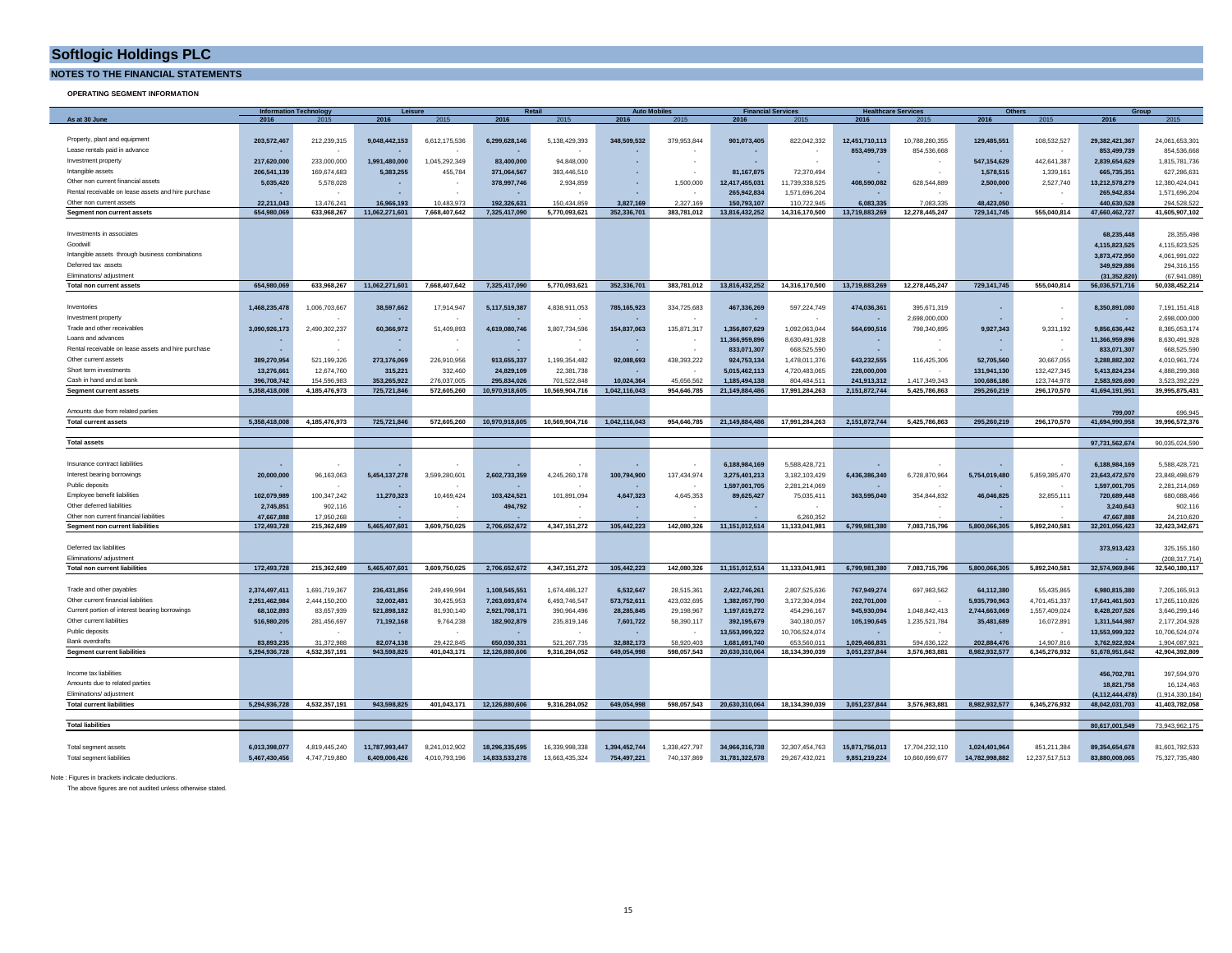#### **NOTES TO THE FINANCIAL STATEMENTS**

#### **1. CORPORATE INFORMATION**

Softlogic Holdings PLC, is a public limited company incorporated and domiciled in Sri Lanka and listed on the Colombo Stock Exchange.

The interim financial statements of the Group and the Company for the three months ended 30 June 2016 were authorised for issue by the Board of directors on 15 August 2016.

#### **2. BASIS OF PREPARATION**

The interim condensed financial statements have been prepared in compliance with Sri Lanka Accounting Standard LKAS 34 - Interim Financial Reporting. These interim condensed financial statements should be read in conjunction with the annual financial statements for the year ended 31 March 2016.

The presentation and classification of the financial statements of the previous period have been amended, where relevant, for better presentation and to be comparable with those of the current period.

The interim financial statements are presented in Sri Lankan Rupees.

#### **3. CHANGE IN LIFE INSURANCE CONTRACT LIABILITIES**

The results of Asian Alliance Insurance PLC's life business segment is consolidated line by line into the Group's consolidated income statement. The change in life insurance contract liabilities represents the difference between all income and expenditure attributable to life policy holders during the period.

#### **4. SHARE INFORMATION**

#### **4.1 Public share holdings**

The percentage of shares held by the public as at 30 June 2016 was 28.27% (number of public shareholders - 13,440)

#### **4.2 Directors' share holdings**

The number of shares held by the Board of Directors are as follows:

| A K Pathirage - Chairman/ Managing Director<br>G W D H U Gunawardena<br>R J Perera<br>H K Kaimal<br>M P R Rasool | As at | 30-06-2016  |
|------------------------------------------------------------------------------------------------------------------|-------|-------------|
|                                                                                                                  |       | 364,715,322 |
|                                                                                                                  |       | 57,527,300  |
|                                                                                                                  |       | 60,836,700  |
|                                                                                                                  |       | 64,870,800  |
|                                                                                                                  |       | Nil         |
| Dr S Sellaih                                                                                                     |       | 2,000,000   |
| W M P L De Alwis, PC                                                                                             |       | Nil         |
| <b>GLH</b> Premaratne                                                                                            |       | Nil         |
| R A Ebell                                                                                                        |       | Nil         |
|                                                                                                                  |       | 549,950,122 |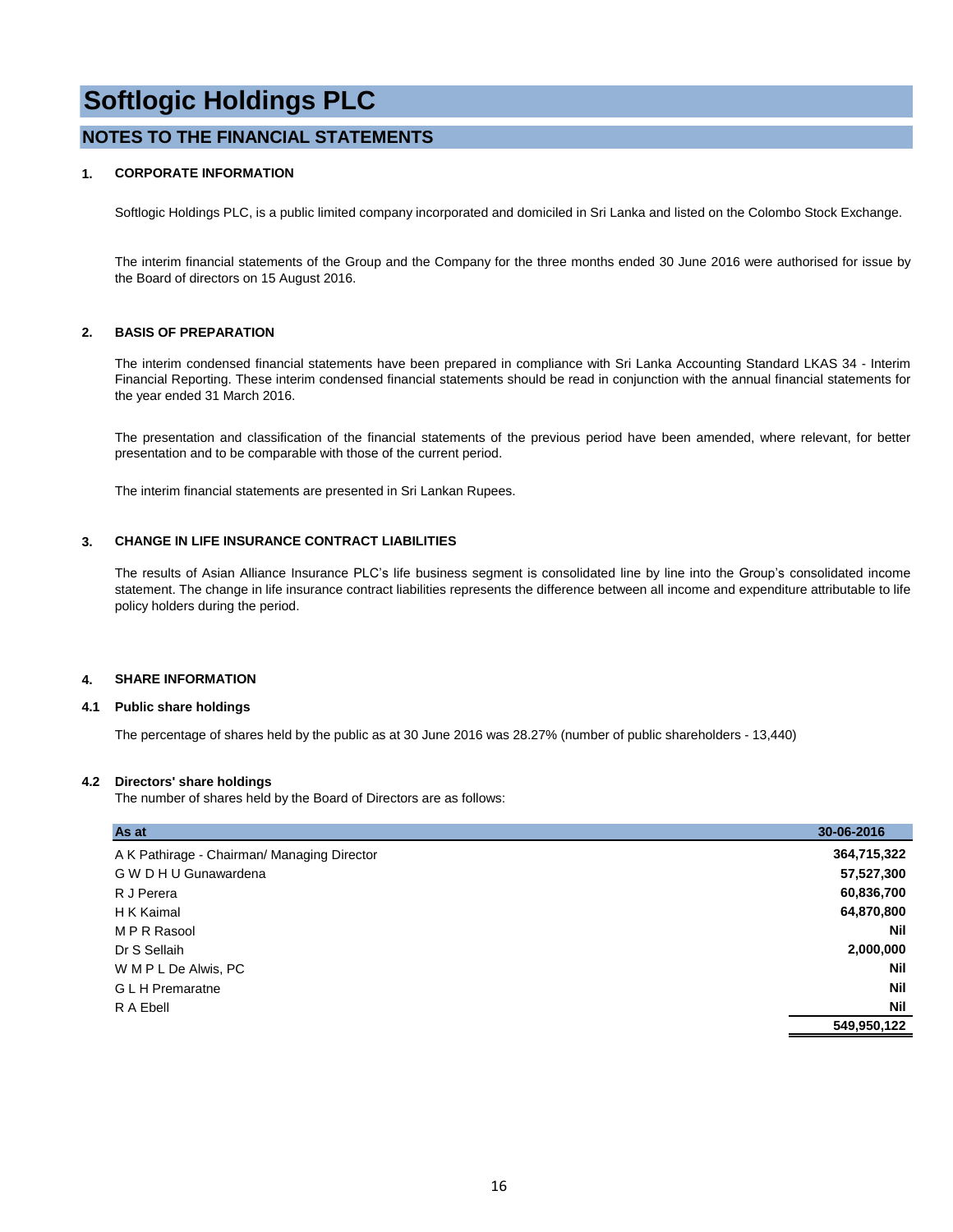### **NOTES TO THE FINANCIAL STATEMENTS**

**4.3 Twenty largest shareholders of the company are as follows:**

|    |                                                   | <b>Number of</b><br>shares |       |
|----|---------------------------------------------------|----------------------------|-------|
|    | As at                                             | 30-06-2016                 | %     |
| 1  | Mr. A K Pthirage                                  | 325,765,322                | 41.82 |
| 2  | Mr. H K Kaimal                                    | 64,870,800                 | 8.33  |
| 3  | Mr. R J Perera                                    | 60,836,700                 | 7.81  |
| 4  | Mr. G W D H U Gunawardena                         | 57,527,300                 | 7.38  |
| 5  | Pemberton Asian Opportunities Fund                | 46,000,000                 | 5.91  |
| 6  | Commercial Bank of Ceylon PLC/ A K Pathirage      | 38,950,000                 | 5.00  |
| 7  | Rubber Investment Trust Ltd - A/C 01              | 9,701,117                  | 1.25  |
| 8  | <b>Employees Provident Fund</b>                   | 7,230,500                  | 0.93  |
| 9  | Bank of Ceylon A/C Ceybank Unit Trust             | 5,110,575                  | 0.66  |
| 10 | Asian Alliance Insurance PLC - A/C 02 (Life Fund) | 4,591,702                  | 0.59  |
| 11 | Mrs. A Selliah                                    | 4,236,000                  | 0.54  |
| 13 | Arunodhaya Investments (Private) Limited          | 3,950,000                  | 0.51  |
| 14 | Arunodhaya Industries (Private) Limited           | 3,950,000                  | 0.51  |
| 15 | Arunodhaya (Private) Limited                      | 3,950,000                  | 0.51  |
| 17 | Miss. S Subramaniam                               | 3,800,000                  | 0.49  |
| 18 | Mr. V Kailasapillai                               | 3,800,000                  | 0.49  |
| 19 | Mrs. A Kailasapillai                              | 3,800,000                  | 0.49  |
| 19 | Ceylon Investment PLC - A/C 01                    | 3,671,578                  | 0.47  |
| 20 | Mr. K Aravinthan                                  | 3,500,000                  | 0.45  |

#### **5. STATED CAPITAL MOVEMENTS**

#### **5.1 No of shares**

|                     | No of shares |
|---------------------|--------------|
| As at 01 April 2016 | 779,000,000  |
| As at 30 June 2016  | 779.000.000  |

#### **5.2 Value of shares**

|                     | Rs            |
|---------------------|---------------|
| As at 01 April 2016 | 5.089.000.000 |
| As at 30 June 2016  | 5,089,000,000 |

#### **6. INVESTOR INFORMATION**

| 6.1 | Market value of shares                                                          | 30-06-2016  |
|-----|---------------------------------------------------------------------------------|-------------|
|     | The market value of an ordinary share of Softlogic Holdings PLC was as follows. |             |
|     | Closing price on (Rs.)                                                          | 12.90       |
|     | Highest price recorded for the three months ending (Rs.)                        | 15.50       |
|     | Lowest price recorded for the three months ending (Rs.)                         | 12.80       |
|     | Market Capitalisation (Rs. mn)                                                  | 10,049.10   |
| 6.2 | <b>Ratios</b>                                                                   |             |
|     | Net assets per share at the period end (Rs.)                                    | 11.82       |
| 6.3 | Share trading information from 01 April 2015 to 30 June 2015                    |             |
|     | Number of shares traded                                                         | 7,926,270   |
|     | Value of shares traded (Rs.)                                                    | 116,599,659 |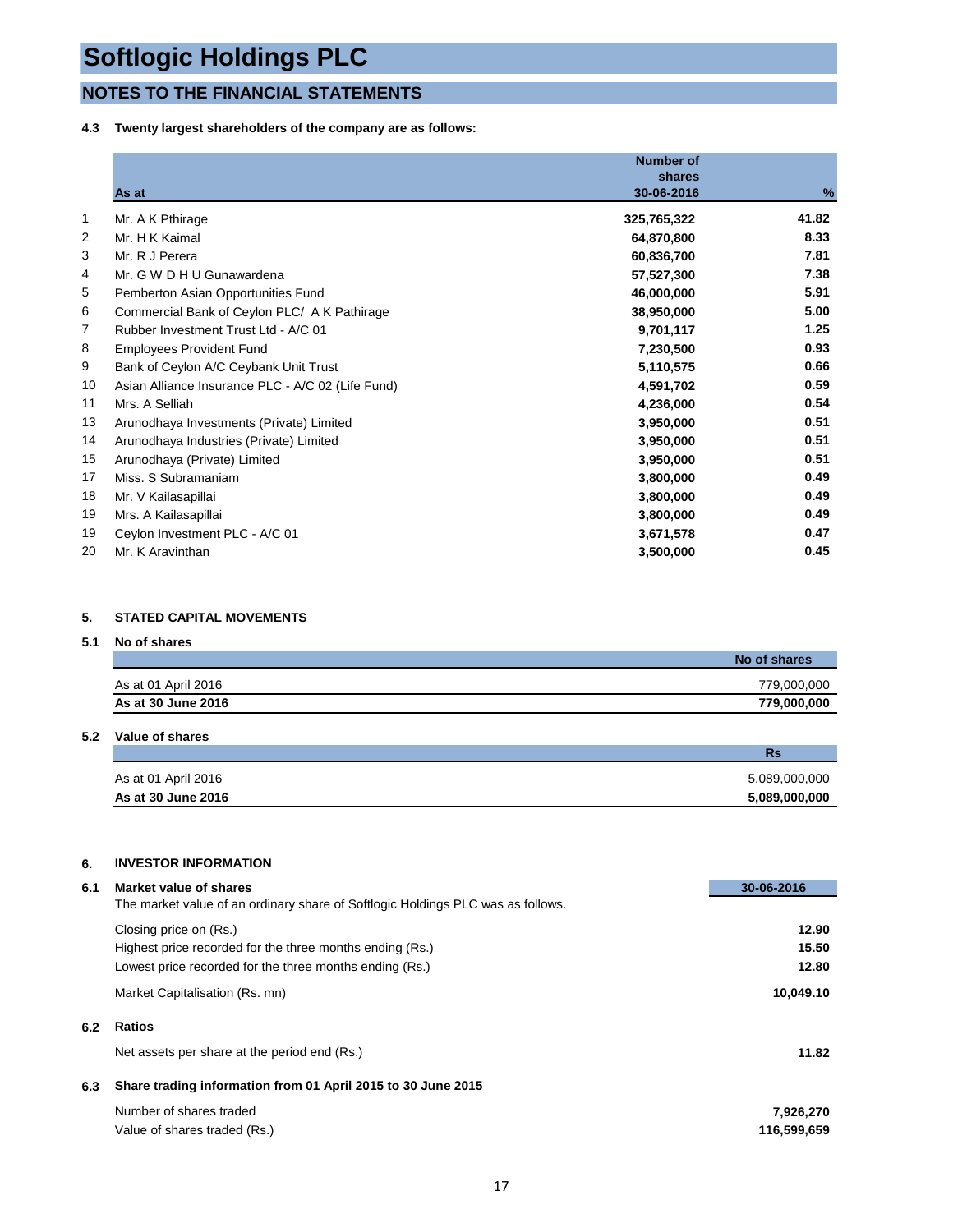#### **NOTES TO THE FINANCIAL STATEMENTS**

#### **7. LISTED DEBENTURES**

#### **7.1** Details regarding the listed debentures are as follows;

10,000,000 rated unsecured redeemable debentures at the face value of Rs. 100.00 each with an annual effective interest rate of 16.70% were issued on 09 September 2013 which will be matured on 09 September 2016.

Interest rate of comparable Government Securities as at 30 June, 2016 - 9.83% (net of tax)

|     | 7.2 Ratios                                                       | 30-06-2016 |
|-----|------------------------------------------------------------------|------------|
|     | Debt/ equity ratio                                               | 2.90       |
|     | Quick asset ratio                                                | 0.70       |
|     | Interest cover                                                   | 2.40       |
|     |                                                                  |            |
| 7.3 | Debenture trading information from 01 April 2016 to 30 June 2016 | 30-06-2016 |
|     | Closing price on                                                 | 104.45     |
|     | Highest price recorded for the three months ending               | 104.45     |
|     | Lowest price recorded for the three months ending                | 104.45     |
|     | Interest Yield (%)                                               | 15.08      |
|     | Year to maturity of trade (%)                                    | 15.00      |
|     |                                                                  |            |

Debentures were only traded once during the period from 01 April 2016 to 30 June 2016.

#### **8. CONTINGENCIES**

#### **CONTINGENT LIABILITIES**

There were no significant contingent liabilities as at the date of the statement of financial position other than those disclosed below, which require adjustments to or disclosures in the financial statements.

#### **8.1 Softlogic Holdings PLC**

Softlogic Holdings PLC received an income tax assessments from The Department of Inland Revenue for the years of assessment 2009/10 and 2010/11. The company has lodged an appealed against the said assessment and The Department of Inland Revenue has issued their determination. The Management and the tax consultants has submitted an appeal to the Tax Appeal Commission on that determination. Based on the information available and the advice of the tax consultants, the Directors are confident that the ultimate resolution of the above contingency is unlikely to have a material adverse effect on the company or on the group.

#### **8.2 Asian Alliance Insurance PLC**

VAT Assessments were received by Asian Alliance Insurance PLC in October 2011 and April 2013 in relation to taxable periods ended 31 December 2009 and 31 December 2010 amounting to Rs. 9.60 mn and Rs. 52.30 mn respectively.

The Company has filed an appeal in November 2011 on the basis that the underlying computation includes items which are exempt /out of scope of the Value Added Tax Act. The Commissioner General of Inland Revenue has determined the assessment and the Company has appealed to the Tax Appeals Commission and awaiting the final decision.

Based on the information available and the advice of the tax consultants, the Directors are confident that the ultimate resolution of the above contingency is unlikely to have a material adverse effect on the company or on the group.

#### **8.3 Odel PLC**

Odel PLC received an income tax assessment from The Department of Inland Revenue for the year of assessment 2009/10 amounting to Rs. 16.02 mn. The company has lodged appeal against the said assessment and The Department of Inland Revenue has issued their determination. The Management

and the tax consultants have submitted appeal to the Tax Appeal Commission on that determination. Based on the information available and the advice of the tax consultants, the Directors are confident that the ultimate resolution of the above contingencies is unlikely to have a material adverse effect on the respective companies or on the group.

#### **8.4 Odel Properties (Pvt) Ltd**

Odel Properties (Pvt) Ltd received an income tax assessments from The Department of Inland Revenue for the years of assessment 2011/12 and 2012/13 amounting to Rs. 10.50 mn. The company has lodged appeals against the said assessments.

Based on the information available and the advice of the tax consultants, the Directors are confident that the ultimate resolution of the above contingencies is unlikely to have a material adverse effect on the respective companies or on the group.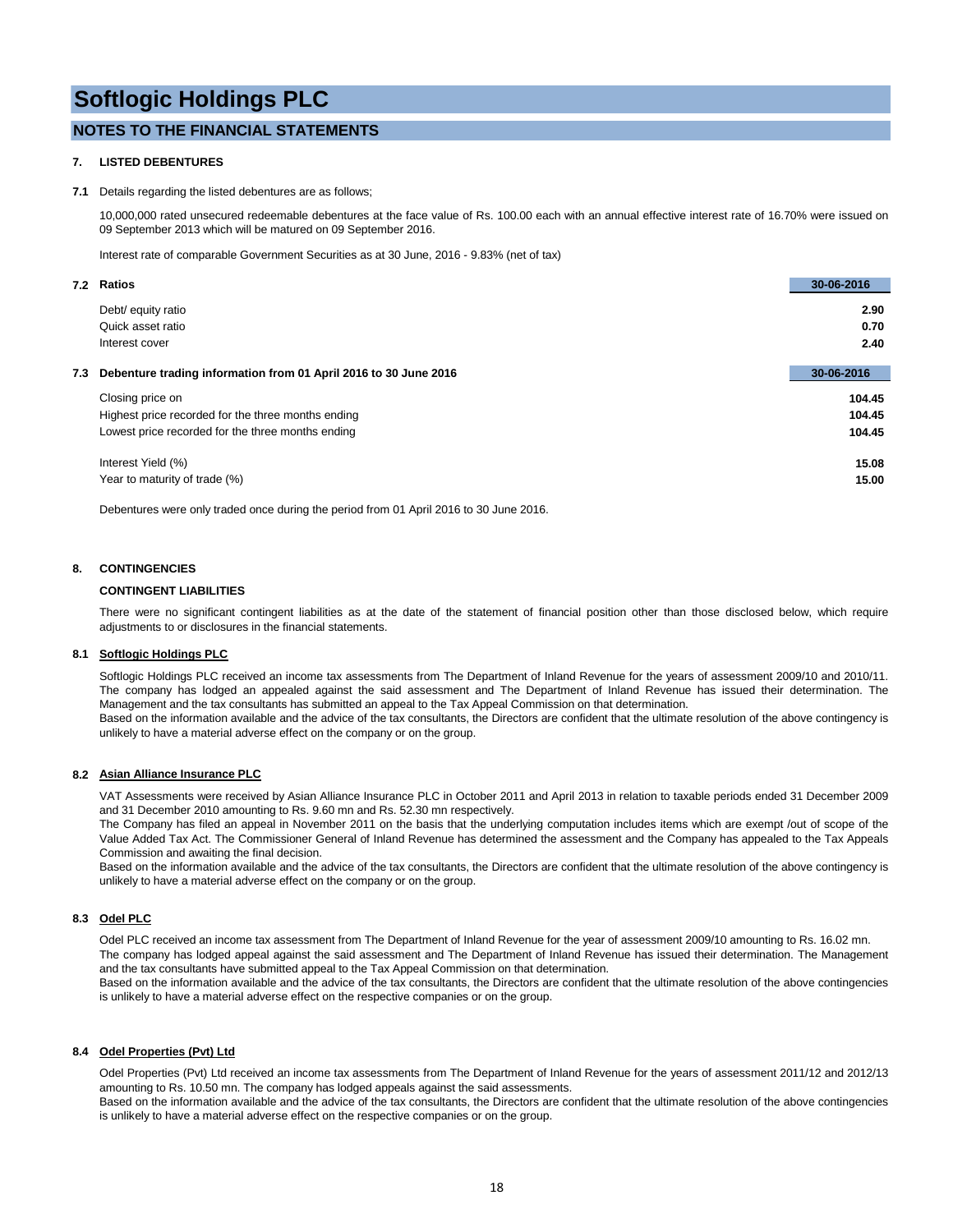#### **NOTES TO THE FINANCIAL STATEMENTS**

#### **9. CAPITAL COMMITMENTS**

As at 30 June 2016, the group had capital commitments contracted but not provided in the financial statements amounting to Rs. 5,490. mn (30 June 2015 - 4,259 mn).

#### **10. EVENTS AFTER THE REPORTING PERIOD**

There were no significant events subsequent to the date of the statement of financial position, which require disclosure in the financial statements other than the followings.

#### **10.1 Sale of shares - Asian Alliance General Insurance Ltd**

The directors of Asian Alliance Insurance PLC, a subsidiary of Softlogic Holdings PLC announced that on 24th June 2016, the company entered into a Share Sales and Purchase Agreement for the sale of entire stake in Asian Alliance General Insurance Ltd to Fairfax Asia Ltd or another nominated member of the Fairfax Group. The purchase price for the said shares is Rs. 1,266,500,000/- which is a value equivalent to 1.7 times the net book value of Asian Alliance General Insurance Ltd.

The closing of the aforesaid transaction is conditional on the completion of certain customary matters including approvals by the respective boards of directors and shareholders, regulatory approvals and other necessary third party approvals (as required) and Fairfax Asia (or another nominated member of the Fairfax Group) entering into an exclusive general insurance distribution agreement with Softlogic Holdings PLC.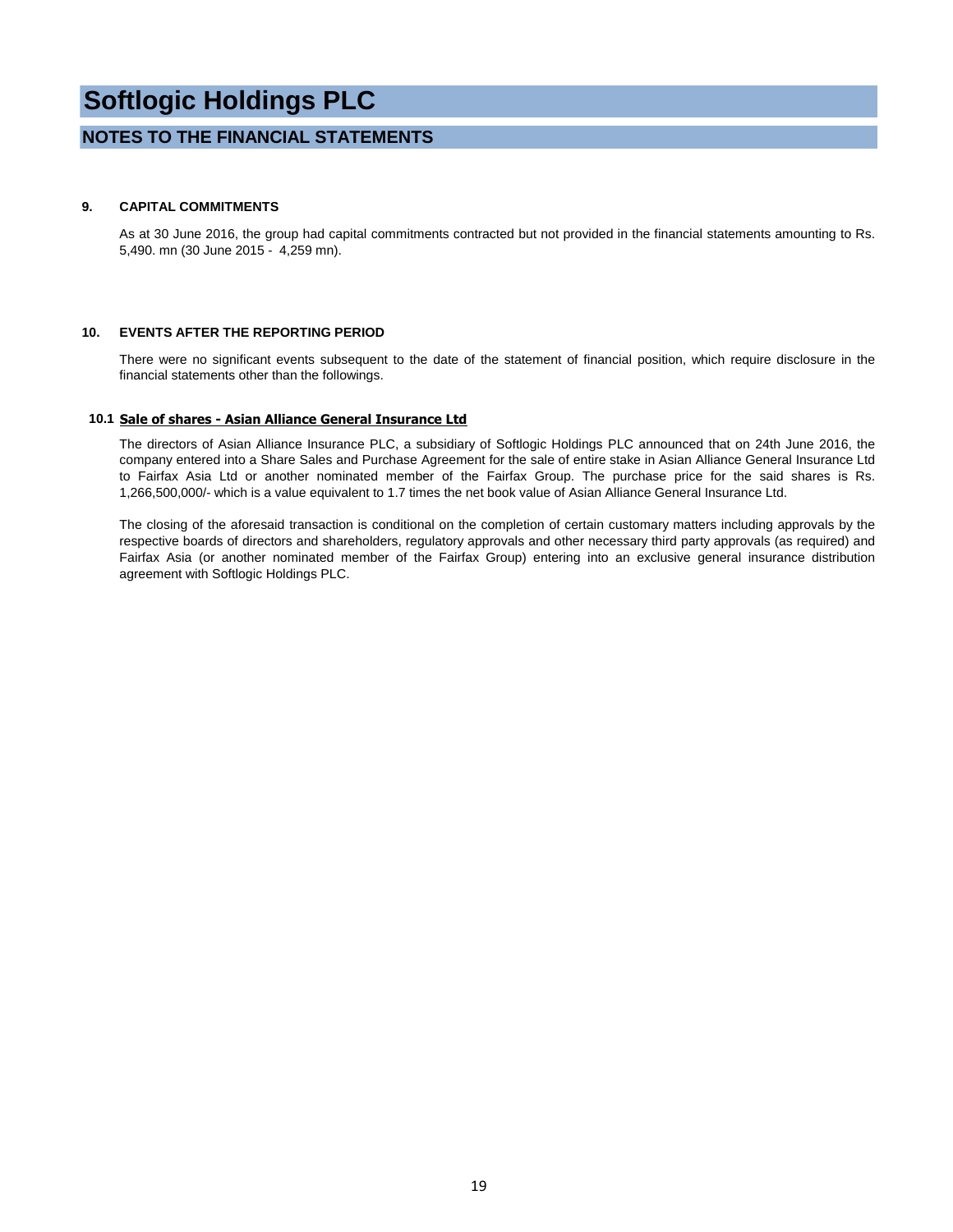### **NOTES TO THE FINANCIAL STATEMENTS**

#### **10. RELATED PARTY TRANSACTIONS**

#### **10.1 Transactions with related parties**

|                                                  |                           | <b>Group</b>              | Company                   |                           |  |  |
|--------------------------------------------------|---------------------------|---------------------------|---------------------------|---------------------------|--|--|
| In Rs.                                           | 3 months to<br>30-06-2016 | 3 months to<br>30-06-2015 | 3 months to<br>30-06-2016 | 3 months to<br>30-06-2015 |  |  |
| <b>Subsidiaries</b>                              |                           |                           |                           |                           |  |  |
| (Purchases) / sales of goods                     |                           | $\mathbf{r}$              | (13,720,891)              | (8,903,205)               |  |  |
| (Receiving) / rendering of services              |                           | $\overline{a}$            | 136,744,910               | 144,232,360               |  |  |
| (Purchases) / sale of property plant & equipment |                           | $\overline{a}$            | (360,000)                 | (803, 271)                |  |  |
| Loans given / (obtained)                         |                           | $\blacksquare$            | 442,307,238               | 634,364,180               |  |  |
| Interest received / (paid)                       |                           |                           | 123,007,091               | 31,898,038                |  |  |
| Rent received / (paid)                           |                           |                           | 12,515,406                | 10,645,496                |  |  |
| Dividend received                                |                           |                           | 247,508,764               | 1,176,257                 |  |  |
| Profit on disposal of shares                     |                           |                           | 1,097,248,468             |                           |  |  |
| Guarantee charges received                       |                           |                           | 35,079,386                | 28,072,323                |  |  |
| Guarntees given / (obtained)                     |                           |                           | 20,166,600,000            | 17,718,700,000            |  |  |
| <b>Associates</b>                                |                           |                           |                           |                           |  |  |
| (Purchases) / sale of property plant & equipment | 116,584                   | 694,371                   |                           |                           |  |  |
| (Receiving) / rendering of services              | (729, 225)                | 1,377,032                 | 1,787,754                 | 3,202,040                 |  |  |
|                                                  |                           |                           |                           |                           |  |  |
| Key management personnel                         |                           |                           |                           |                           |  |  |
| (Receiving) / rendering of services              |                           | $\blacksquare$            |                           |                           |  |  |
|                                                  |                           |                           |                           |                           |  |  |
| Close family members of KMP                      |                           |                           |                           |                           |  |  |
| (Receiving) / rendering of services              |                           |                           |                           |                           |  |  |

#### **10.2 Terms and conditions of transactions with related parties**

Transactions with related parties are carried out in the ordinary course of the business. Outstanding current account balances at year end are unsecured, interest free and settlement occurs in cash. Interest bearing borrowings are at pre-determined interest rates and terms.